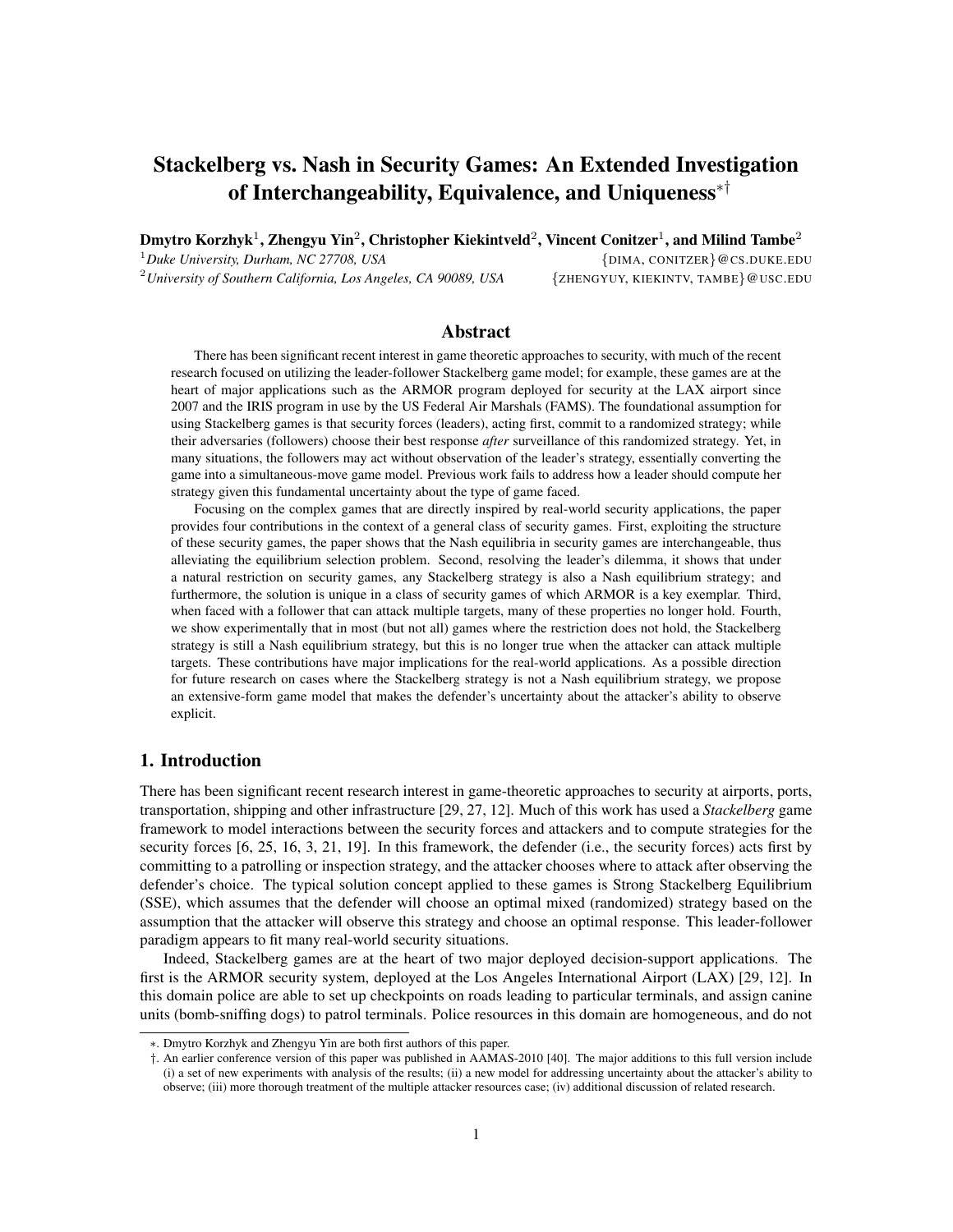have significant scheduling constraints. The second is IRIS, a similar application deployed by the Federal Air Marshals Service (FAMS) [35, 12]. Armed marshals are assigned to commercial flights to deter and defeat terrorist attacks. This domain has more complex constraints. In particular, marshals are assigned to tours of flights that return to the same destination, and the tours on which any given marshal is available to fly are limited by the marshal's current location and timing constraints. The types of scheduling and resource constraints we consider in the work in this paper are motivated by those necessary to represent this domain. Additionally, there are other security applications that are currently under evaluation and even more in the pipeline. For example, the Transportation Security Administration (TSA) is testing and evaluating the GUARDS system for potential national deployment (at over 400 airports) — GUARDS also uses Stackelberg games for TSA security resource allocation for conducting security activities aimed at protection of the airport infrastructure [26]. Another example is an application under development for the United States Coast Guard for suggesting patrolling strategies to protect ports to ensure the safety and security of all passenger, cargo, and vessel operations. Other potential examples include protecting electric power grids, oil pipelines, and subway systems infrastructure [5]; as well as border security and computer network security.

However, there are legitimate concerns about whether the Stackelberg model is appropriate in all cases. In some situations attackers may choose to act without acquiring costly information about the security strategy, especially if security measures are difficult to observe (e.g., undercover officers) and insiders are unavailable. In such cases, a simultaneous-move game model may be a better reflection of the real situation. The defender faces an unclear choice about which strategy to adopt: the recommendation of the Stackelberg model, or of the simultaneous-move model, or something else entirely? In general settings, the equilibrium strategy can in fact differ between these models. Consider the following game in normal form:

|   | Ċ   | a             |
|---|-----|---------------|
| a |     | 3,0           |
| n | 0,0 | $\mathcal{L}$ |

Table 1: Example game where the Stackelberg Equilibrium is *not* a Nash Equilibrium.

If the row player has the ability to commit, the SSE strategy is to play  $a$  with .5 and  $b$  with .5, so that the best response for the column player is to play d, which gives the row player an expected utility of 2.5.<sup>1</sup> On the other hand, if the players move simultaneously the only Nash Equilibrium (NE) of this game is for the row player to play  $a$  and the column player  $c$ . This can be seen by noticing that  $b$  is strictly dominated for the row player. Previous work has failed to resolve the defender's dilemma of which strategy to select when the attacker's observation capability is unclear.

In this paper, we conduct theoretical and experimental analysis of the leader's dilemma, focusing on *security games* [16]. This is a formally defined class of not-necessarily-zero-sum<sup>2</sup> games motivated by the applications discussed earlier. We make four primary contributions. First, we show that Nash equilibria are interchangeable in security games, avoiding equilibrium selection problems. Second, if the game satisfies the *SSAS* (Subsets of Schedules Are Schedules) property, the defender's set of SSE strategies is a subset of her NE strategies. In this case, the defender is always playing a best response by using an SSE regardless of whether the attacker observes the defender's strategy or not. Third, we provide counter-examples to this (partial) equivalence in two cases: (1) when the *SSAS* property does not hold for defender schedules, and (2) when the attacker can attack multiple targets simultaneously. In these cases, the defender's SSE strategy may not be part of any NE profile. Finally, our experimental tests show that the fraction of games where the

<sup>1.</sup> In these games it is assumed that if the follower is indifferent, he breaks the tie in the leader's favor (otherwise, the optimal solution is not well defined).

<sup>2.</sup> The not-necessarily-zero-sumness of games used for counter-terrorism or security resource allocation analysis is further emphasized in [4, 15, 31]. They focus on preference elicitation of defenders and attackers and explicitly outline that the objectives of different terrorist groups or individuals are often different from each other, and that defender's and attacker's objectives are not exact opposites of each other. For instance, Bier [4] notes that the attacker's utility can also depend on factors that may not have a significant effect on the defender's utility, such as the cost of mounting the attack as well as the propaganda value of the target to the attacker.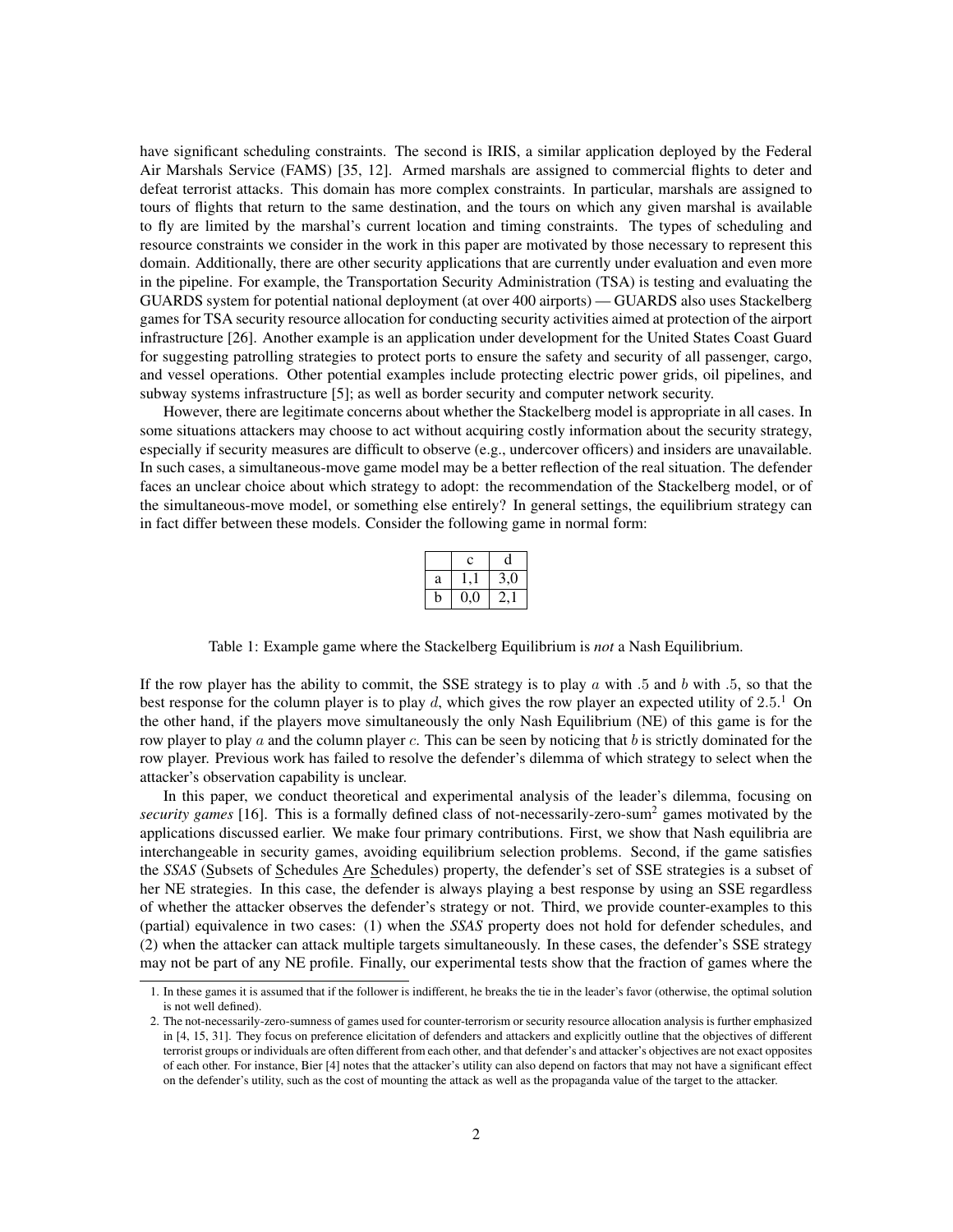SSE strategy played is not part of any NE profile is vanishingly small. However, when the attacker can attack multiple targets, then the SSE strategy fails to be an NE strategy in a relatively large number of games.

Section 2 contains the formal definition of the security games considered in this paper. Section 3 contains the theoretical results about Nash and Stackelberg equilibria in security games, which we consider to be the main contributions of this paper. In Section 4, we show that our results do not hold in an extension of security games that allows the attacker to attack multiple targets at once. Section 5 contains the experimental results. To initiate future research on cases where the properties from Section 3 do not hold, we present in Section 6 an extensive-form game model that makes the defender's uncertainty about the attacker's ability to observe explicit. We discuss additional related work in Section 7, and conclude in Section 8.

#### 2. Definitions and Notation

A security game [16] is a two-player game between a defender and an attacker. The attacker may choose to attack any target from the set  $T = \{t_1, t_2, \ldots, t_n\}$ . The defender tries to prevent attacks by covering targets using resources from the set  $R = \{r_1, r_2, \dots, r_K\}$ . As shown in Figure 1,  $U_d^c(t_i)$  is the defender's utility if  $t_i$ is attacked while  $t_i$  is covered by some defender resource. If  $t_i$  is not covered, the defender gets  $U_d^u(t_i)$ . The attacker's utility is denoted similarly by  $U_a^c(t_i)$  and  $U_a^u(t_i)$ . We use  $\Delta U_a(t_i) = U_d^c(t_i) - U_d^u(t_i)$  to denote the difference between defender's covered and uncovered utilities. Similarly,  $\Delta U_a(t_i) = U_a^u(t_i) - U_a^c(t_i)$ . As a key property of security games, we assume  $\Delta U_d(t_i) > 0$  and  $\Delta U_a(t_i) > 0$ . In words, adding resources to cover a target helps the defender and hurts the attacker.



Figure 1: Payoff structure of security games.

Motivated by FAMS and similar domains, we introduce resource and scheduling constraints for the defender. Resources may be assigned to *schedules* covering multiple targets,  $s \subseteq T$ . For each resource  $r_i$ , there is a subset  $S_i$  of the schedules S that resource  $r_i$  can potentially cover. That is,  $r_i$  can cover any  $s \in S_i$ . In the FAMS domain, flights are targets and air marshals are resources. Schedules capture the idea that air marshals fly tours, and must return to a particular starting point. Heterogeneous resources can express additional timing and location constraints that limit the tours on which any particular marshal can be assigned to fly. An important subset of the FAMS domain can be modeled using fixed schedules of size 2 (i.e., a pair of departing and returning flights). The LAX domain is also a subclass of security games as defined here, with schedules of size 1 and homogeneous resources.

A security game described above can be represented as a normal form game, as follows. The attacker's pure strategy space A is the set of targets. The attacker's mixed strategy  $a = \langle a_i \rangle$  is a vector where  $a_i$ represents the probability of attacking  $t_i$ . The defender's pure strategy is a feasible assignment of resources to schedules, i.e.,  $\langle s_i \rangle \in \prod_{i=1}^K S_i$ . Since covering a target with one resource is essentially the same as covering it with any positive number of resources, the defender's pure strategy can also be represented by a coverage vector  $\mathbf{d} = \langle d_i \rangle \in \{0, 1\}^n$  where  $d_i$  represents whether  $t_i$  is covered or not. For example,  $\langle \{t_1, t_4\}, \{t_2\} \rangle$  can be a possible assignment, and the corresponding coverage vector is  $\langle 1, 1, 0, 1 \rangle$ . However, not all the coverage vectors are feasible due to resource and schedule constraints. We denote the set of feasible coverage vectors by  $D \subseteq \{0,1\}^n$ .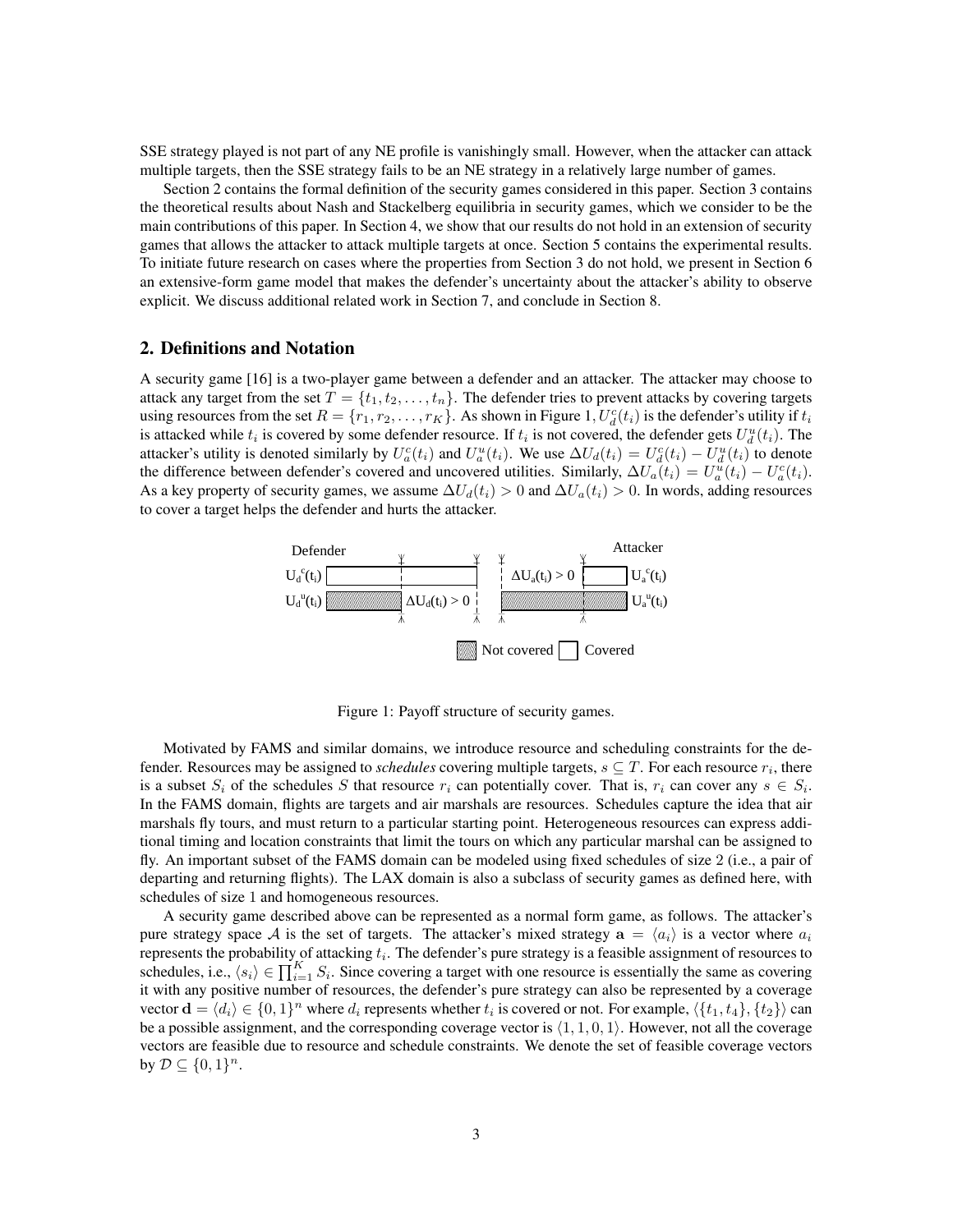The defender's mixed strategy C specifies the probabilities of playing each  $d \in \mathcal{D}$ , where each individual probability is denoted by  $C_{d}$ . Let  $c = \langle c_i \rangle$  be the vector of coverage probabilities corresponding to C, where  $c_i = \sum_{\mathbf{d} \in \mathcal{D}} d_i C_{\mathbf{d}}$  is the marginal probability of covering  $t_i$ . For example, suppose the defender has two coverage vectors:  $d_1 = \langle 1, 1, 0 \rangle$  and  $d_2 = \langle 0, 1, 1 \rangle$ . For the mixed strategy  $C = \langle .5, .5 \rangle$ , the corresponding vector of coverage probabilities is  $c = \langle .5, 1, .5 \rangle$ . Denote the mapping from C to c by  $\varphi$ , so that  $c = \varphi(C)$ .

If strategy profile  $\langle C, a \rangle$  is played, the defender's utility is

$$
U_d(\mathbf{C}, \mathbf{a}) = \sum_{i=1}^n a_i (c_i U_d^c(t_i) + (1 - c_i) U_d^u(t_i)),
$$

while the attacker's utility is

$$
U_a(\mathbf{C}, \mathbf{a}) = \sum_{i=1}^n a_i (c_i U_a^c(t_i) + (1 - c_i) U_a^u(t_i)).
$$

If the players move simultaneously, the standard solution concept is Nash equilibrium.

**Definition 1.** A pair of strategies  $\langle C, a \rangle$  forms a Nash Equilibrium *(NE) if they satisfy the following:* 

- *1. The defender plays a best-response:*  $U_d(\mathbf{C}, \mathbf{a}) \geq U_d(\mathbf{C}', \mathbf{a}) \ \forall \mathbf{C}'.$
- *2. The attacker plays a best-response:*  $U_a(\mathbf{C}, \mathbf{a}) \ge U_a(\mathbf{C}, \mathbf{a}') \ \forall \ \mathbf{a}'.$

In our Stackelberg model, the defender chooses a mixed strategy first, and the attacker chooses a strategy after observing the defender's choice. The attacker's response function is  $q(\mathbf{C}) : \mathbf{C} \to \mathbf{a}$ . In this case, the standard solution concept is Strong Stackelberg Equilibrium [20, 39].

**Definition 2.** A pair of strategies  $\langle \mathbf{C}, q \rangle$  forms a Strong Stackelberg Equilibrium *(SSE) if they satisfy the following:*

- *1. The leader (defender) plays a best-response:*  $U_d(\mathbf{C}, g(\mathbf{C})) \ge U_d(\mathbf{C}', g(\mathbf{C}'))$ , for all  $\mathbf{C}'$ .
- *2. The follower (attacker) plays a best-response:*  $U_a(C, g(C)) \ge U_a(C, g'(C))$ , for all  $C, g'$ .
- *3. The follower breaks ties optimally for the leader:*  $U_d(\mathbf{C}, g(\mathbf{C})) \geq U_d(\mathbf{C}, \tau(\mathbf{C}))$ , for all **C**, where  $\tau(\mathbf{C})$  is the set of follower best-responses to **C**.

We denote the set of mixed strategies for the defender that are played in some Nash Equilibrium by  $\Omega_{NE}$ , and the corresponding set for Strong Stackelberg Equilibrium by  $\Omega_{SSE}$ . The defender's SSE utility is always at least as high as the defender's utility in any NE profile. This holds for any game, not just security games. This follows from the following: in the SSE model, the leader can at the very least choose to commit to her NE strategy. If she does so, then the follower will choose from among his best responses one that maximizes the utility of the leader (due to the tie-breaking assumption), whereas in the NE the follower will also choose from his best responses to this defender strategy (but not necessarily the ones that maximize the leader's utility). In fact a stronger claim holds: the leader's SSE utility is at least as high as in any *correlated* equilibrium. These observations are due to von Stengel and Zamir [39] who give a much more detailed discussion of these points (including, implicitly, to what extent this still holds without any tie-breaking assumption).

In the basic model, it is assumed that both players' utility functions are common knowledge. Because this is at best an approximation of the truth, it is useful to reflect on the importance of this assumption. In the SSE model, the defender needs to know the attacker's utility function in order to compute her SSE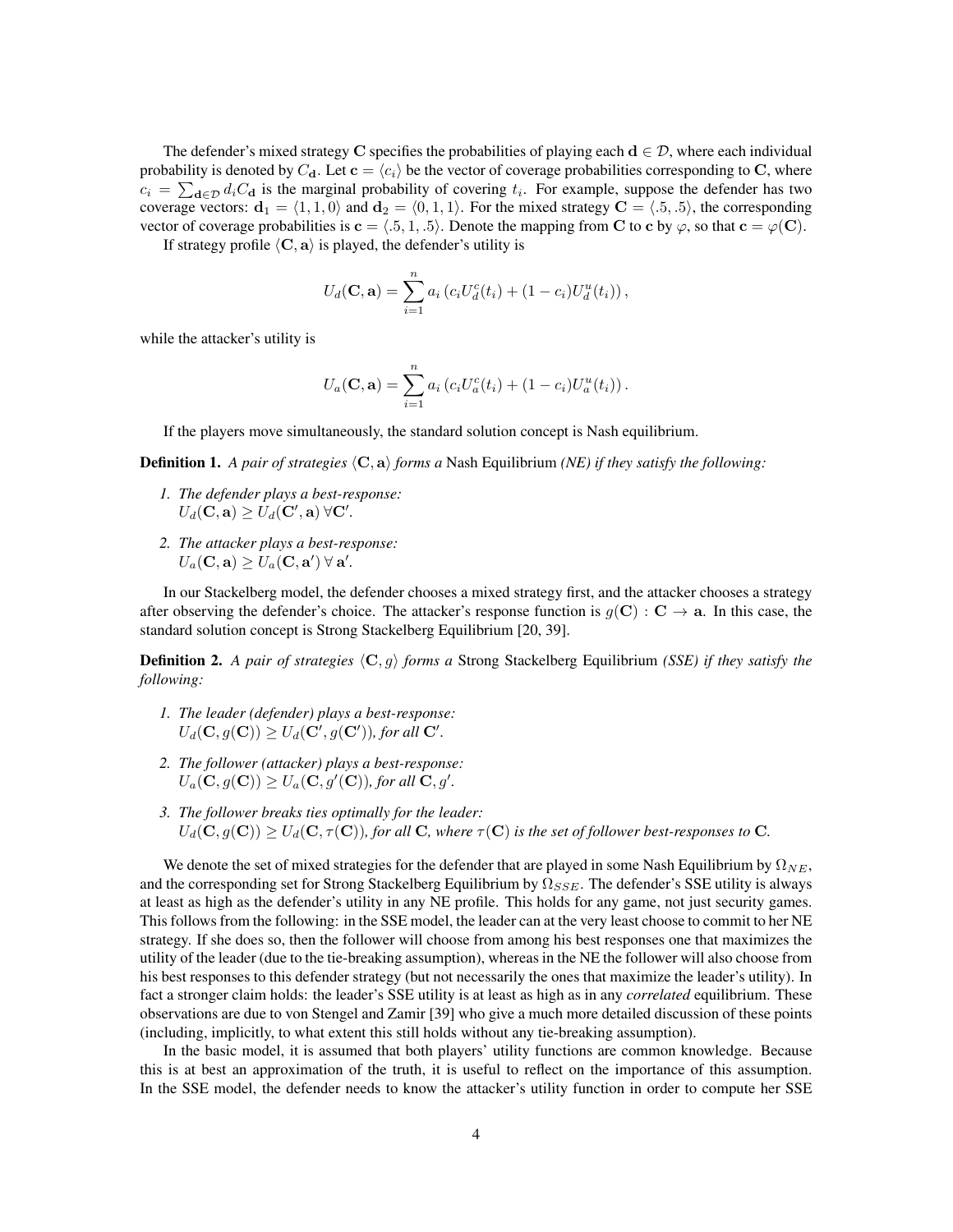strategy, but the attacker does not need to know the defender's utility function; all he needs to best-respond is to know the mixed strategy to which the defender committed.<sup>3</sup> On the other hand, in the NE model, the attacker does not observe the defender's mixed strategy and needs to know the defender's utility function. Arguably, this is much harder to justify in practice, and this may be related to why it is the SSE model that is used in the applications discussed earlier. Our goal in this paper is not to argue for the NE model, but rather to discuss the relationship between SSE and NE strategies for the defender. We do show that the Nash equilibria are interchangeable in security games, suggesting that NE strategies have better properties in these security games than they do in general. We also show that in a large class of games, the defender's SSE strategy is guaranteed to be an NE strategy as well, so that this is no longer an issue for the defender; while the *attacker's* NE strategy will indeed depend on the defender's utility function, as we will see this does not affect the defender's NE strategy.

Of course, in practice, the defender generally does not know the attacker's utility function exactly. One way to address this is to make this uncertainty explicit and model the game as a Bayesian game [10], but the known algorithms for solving for SSE strategies in Bayesian games (e.g., [25]) are practical only for small security games, because they depend on writing out the complete action space for each player, which is of exponential size in security games. (In addition, even when the complete action space is written out, the problem is NP-hard [6] and no good approximation guarantee is possible unless P=NP [21]. A recent paper by Kiekintveld et al. [17] discusses approximation methods for such models.) Another issue is that the attacker is assumed to respond optimally, which may not be true in practice; several models of Stackelberg games with an imperfect follower have been proposed by Pita et al. [28]. These solution concepts also make the solution more robust to errors in estimation of the attacker's utility function. We do not consider Bayesian games or imperfect attackers in this paper.

# 3. Equilibria in Security Games

The challenge for us is to understand the fundamental relationships between the SSE and NE strategies in security games. A special case is zero-sum security games, where the defender's utility is the exact opposite of the attacker's utility. For finite two-person zero-sum games, it is known that the different game theoretic solution concepts of NE, minimax, maximin and SSE all give the same answer. In addition, Nash equilibrium strategies of zero-sum games have a very useful property in that they are *interchangeable*: an equilibrium strategy for one player can be paired with the other player's strategy from *any* equilibrium profile, and the result is an equilibrium, where the payoffs for both players remain the same.

Unfortunately, security games are not necessarily zero-sum (and are not zero-sum in deployed applications). Many properties of zero-sum games do not hold in security games. For instance, a minimax strategy in a security game may not be a maximin strategy. Consider the example in Table 2, in which there are 3 targets and one defender resource. The defender has three actions; each of defender's actions can only cover one target at a time, leaving the other targets uncovered. While all three targets are equally appealing to the attacker, the defender has varying utilities of capturing the attacker at different targets. For the defender, the unique minimax strategy,  $\langle 1/3, 1/3, 1/3 \rangle$ , is different from the unique maximin strategy,  $\langle 6/11, 3/11, 2/11 \rangle$ .

|            | t1 |   | $t_{2}$ |   | $t_{3}$ |              |
|------------|----|---|---------|---|---------|--------------|
|            |    | 0 | C       | U | C       | $\mathbf{U}$ |
| <b>Def</b> |    | 0 |         | 0 |         | 0            |
| Att        | ⋂  |   | ∩       |   | ∩       |              |

Table 2: Security game which is not strategically zero-sum.

<sup>3.</sup> Technically, this is not exactly true because the attacker needs to break ties in the defender's favor. However, when the attacker is indifferent among multiple actions, the defender can generally modify her strategy slightly to make the attacker strictly prefer the action that is optimal for the defender; the point of the tiebreaking assumption is merely to make the optimal solution well defined. See also von Stengel and Zamir [39] and their discussion of generic games in particular.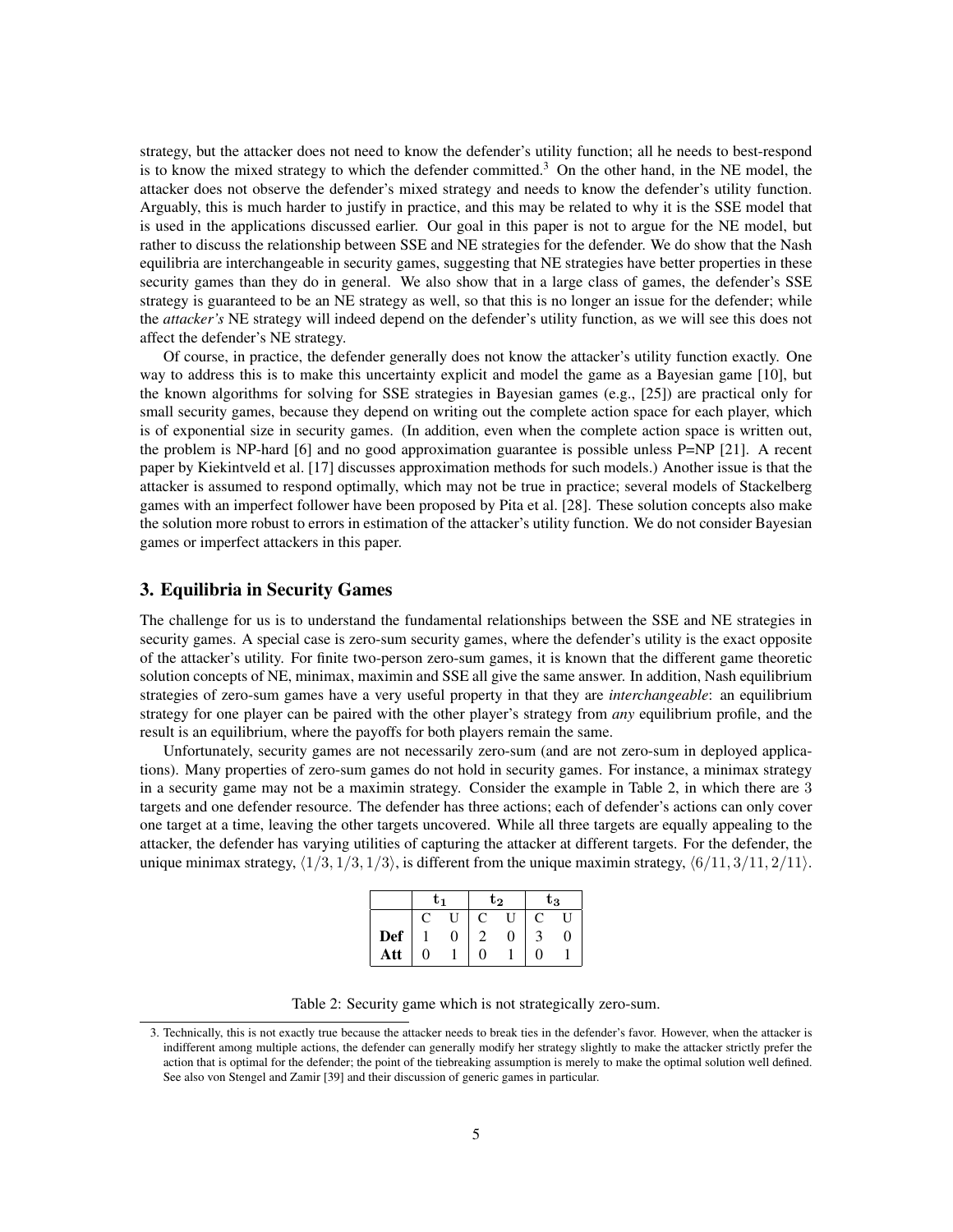Strategically zero-sum games [24] are a natural and strict superset of zero-sum games for which most of the desirable properties of zero-sum games still hold. This is exactly the class of games for which no completely mixed Nash equilibrium can be improved upon. Moulin and Vial proved a game  $(A, B)$  is strategically zero-sum if and only if there exist  $u > 0$  and  $v > 0$  such that  $uA + vB = U + V$ , where U is a matrix with identical columns and  $V$  is a matrix with identical rows [24]. Unfortunately, security games are not even strategically zero-sum. The game in Table 2 is a counterexample, because otherwise there must exist  $u, v > 0$  such that,

$$
u \begin{pmatrix} 1 & 0 & 0 \\ 0 & 2 & 0 \\ 0 & 0 & 3 \end{pmatrix} + v \begin{pmatrix} 0 & 1 & 1 \\ 1 & 0 & 1 \\ 1 & 1 & 0 \end{pmatrix}
$$

$$
= \begin{pmatrix} a & a & a \\ b & b & b \\ c & c & c \end{pmatrix} + \begin{pmatrix} x & y & z \\ x & y & z \\ x & y & z \end{pmatrix}
$$

From these equations,  $a + y = a + z = b + x = b + z = c + x = c + y = v$ , which implies  $x = y = z$ and  $a = b = c$ . We also know  $a + x = u$ ,  $b + y = 2u$ ,  $c + z = 3u$ . However since  $a + x = b + y = c + z$ , u must be 0, which contradicts the assumption  $u > 0$ .

Another concept that is worth mentioning is that of *unilaterally competitive games* [14]. If a game is *unilaterally competitive* (or *weakly unilaterally competitive*), this implies that if a player unilaterally changes his action in a way that increases his own utility, then this must result in a (weak) decrease in utility for every other player's utility. This does not hold for security games: for example, if the attacker switches from a heavily defended but very sensitive target to an undefended target that is of little value to the defender, this change may make both players strictly better off. An example is shown in Table 3. If the attacker switches from attacking  $t_1$  to attacking  $t_2$ , each player's utility increases.

|            | t1 |   | $\mathrm{t}_2$ |   |  |
|------------|----|---|----------------|---|--|
|            | C  |   | C              |   |  |
| <b>Def</b> |    | 0 | 3              |   |  |
| Att        | ⋂  |   | ച              | 3 |  |

Table 3: A security game which is not unilaterally competitive (or weakly unilaterally competitive).

Nevertheless, we show in the rest of this section that security games still have some important properties. We start by establishing equivalence between the set of defender's minimax strategies and the set of defender's NE strategies. Second, we show Nash equilibria in security games are interchangeable, resolving the defender's equilibrium strategy selection problem in simultaneous-move games. Third, we show that under a natural restriction on schedules, any SSE strategy for the defender is also a minimax strategy and hence an NE strategy. This resolves the defender's dilemma about whether to play according to SSE or NE when there is uncertainty about the attacker's ability to observe the strategy: the defender can safely play the SSE strategy, because it is guaranteed to be an NE strategy as well, and moreover the Nash equilibria are interchangeable so there is no risk of choosing the "wrong" equilibrium strategy. Finally, for a restricted class of games (including the games from the LAX domain), we find that there is a unique SSE/NE defender strategy and a unique attacker NE strategy.

#### 3.1 Equivalence of NE and Minimax

We first prove that any defender's NE strategy is also a minimax strategy. Then for every defender's minimax strategy C we construct a strategy a for the attacker such that  $\langle C, a \rangle$  is an NE profile.

**Definition 3.** For a defender's mixed strategy C, define the attacker's best response utility by  $E(C) =$  $\max_{i=1}^n U_a({\bf C},t_i)$ . Denote the minimum of the attacker's best response utilities over all defender's strategies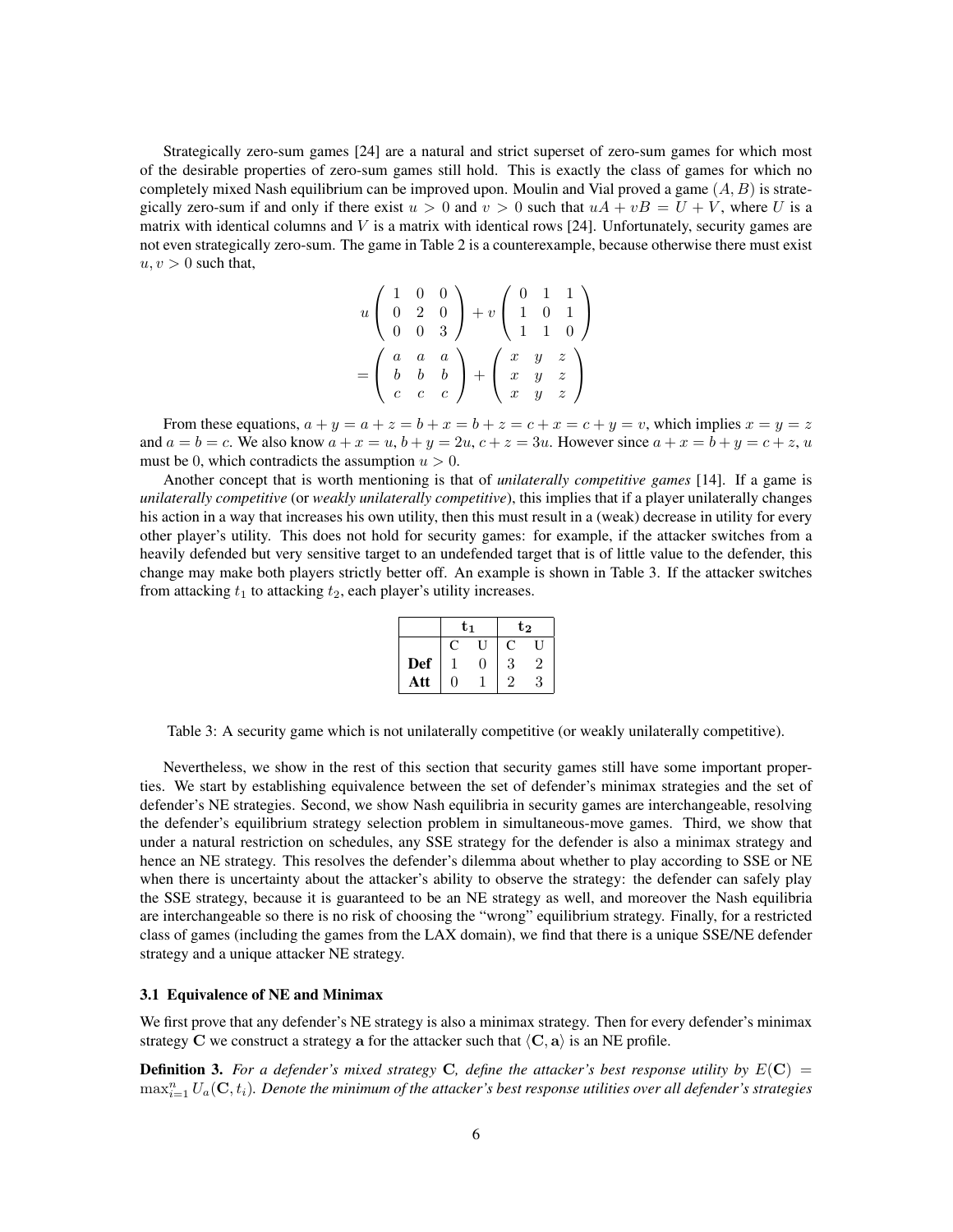*by*  $E^* = \min_{\mathbf{C}} E(\mathbf{C})$ *. The set of defender's minimax strategies is defined as:* 

$$
\Omega_M = \{ \mathbf{C} | E(\mathbf{C}) = E^* \}.
$$

We define the function  $f$  as follows. If a is an attacker's strategy in which target  $t_i$  is attacked with probability  $a_i$ , then  $f(\mathbf{a}) = \bar{\mathbf{a}}$  is an attacker's strategy such that

$$
\bar{a_i} = \lambda a_i \frac{\Delta U_d(t_i)}{\Delta U_a(t_i)}
$$

where  $\lambda > 0$  is a normalizing constant such that  $\sum_{i=1}^n \bar{a}_i = 1$ . The intuition behind the function f is that the defender prefers playing a strategy C to playing another strategy C' in a security game G when the attacker plays a strategy a *if and only if* the defender also prefers playing C to playing C' when the attacker plays  $f(a)$ in the corresponding zero-sum security game  $G$ , which is defined in Lemma 3.1 below. Also, the supports of attacker strategies a and  $f(a)$  are the same. As we will show in Lemma 3.1, function f provides a one-to-one mapping of the attacker's NE strategies in  $G$  to the attacker's NE strategies in  $\bar{G}$ , with the inverse function  $f^{-1}(\bar{a}) = a$  given by the following equation.

$$
a_i = \frac{1}{\lambda} \bar{a}_i \frac{\Delta U_a(t_i)}{\Delta U_d(t_i)}\tag{1}
$$

**Lemma 3.1.** *Consider a security game G. Construct the corresponding zero-sum security game*  $\bar{G}$  *in which the defender's utilities are re-defined as follows.*

$$
U_d^c(t) = -U_a^c(t)
$$
  

$$
U_d^u(t) = -U_a^u(t)
$$

*Then*  $\langle \mathbf{C}, \mathbf{a} \rangle$  *is an NE profile in*  $\mathcal G$  *if and only if*  $\langle \mathbf{C}, f(\mathbf{a}) \rangle$  *is an NE profile in*  $\overline{\mathcal G}$ *.* 

*Proof.* Note that the supports of strategies a and  $\bar{a} = f(a)$  are the same, and also that the attacker's utility function is the same in games G and G. Thus a is a best response to C in G if and only if  $\bar{a}$  is a best response to C in  $\bar{\mathcal{G}}$ .

Denote the utility that the defender gets if profile  $\langle C, a \rangle$  is played in game G by  $U_d^{\mathcal{G}}(C, a)$ . To show that C is a best response to a in game G if and only if C is a best response to  $\bar{a}$  in  $\bar{G}$ , it is sufficient to show equivalence of the following two inequalities.

$$
U_d^{\mathcal{G}}(\mathbf{C}, \mathbf{a}) - U_d^{\mathcal{G}}(\mathbf{C}', \mathbf{a}) \ge 0
$$
  

$$
\Leftrightarrow U_d^{\bar{\mathcal{G}}}(\mathbf{C}, \bar{\mathbf{a}}) - U_d^{\bar{\mathcal{G}}}(\mathbf{C}', \bar{\mathbf{a}}) \ge 0
$$

We will prove the equivalence by starting from the first inequality and transforming it into the second one. On the one hand, we have,

$$
U_d^{\mathcal{G}}(\mathbf{C}, \mathbf{a}) - U_d^{\mathcal{G}}(\mathbf{C}', \mathbf{a}) = \sum_{i=1}^n a_i (c_i - c'_i) \Delta U_d(t_i).
$$

Similarly, on the other hand, we have,

$$
U_d^{\overline{\mathcal{G}}}(\mathbf{C}, \overline{\mathbf{a}}) - U_d^{\overline{\mathcal{G}}}(\mathbf{C}', \overline{\mathbf{a}}) = \sum_{i=1}^n \overline{a}_i (c_i - c'_i) \Delta U_a(t_i).
$$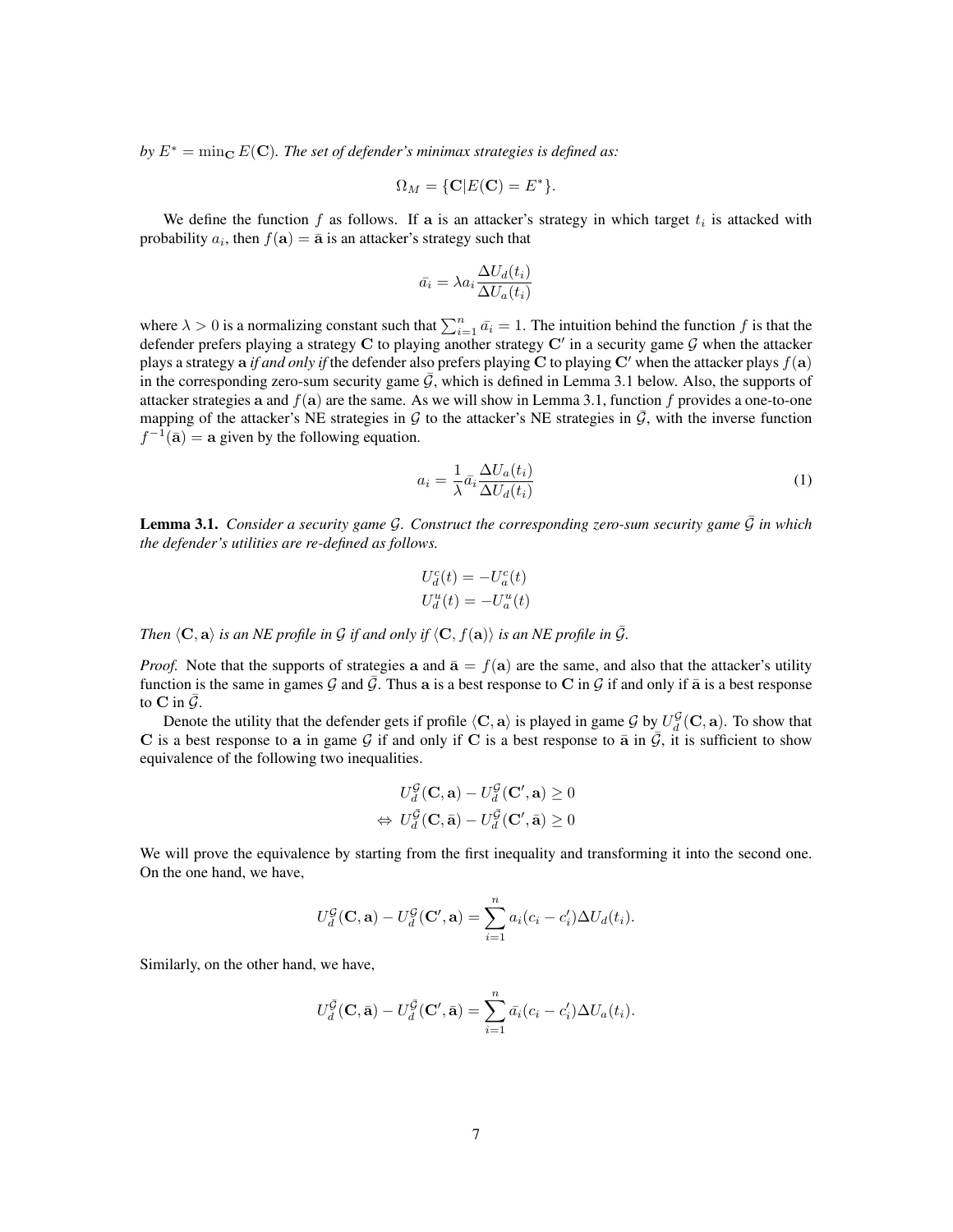Given Equation (1) and  $\lambda > 0$ , we have,

$$
U_d^{\mathcal{G}}(\mathbf{C}, \mathbf{a}) - U_d^{\mathcal{G}}(\mathbf{C}', \mathbf{a}) \ge 0
$$
  
\n
$$
\Leftrightarrow \sum_{i=1}^n a_i (c_i - c'_i) \Delta U_d(t_i) \ge 0
$$
  
\n
$$
\Leftrightarrow \sum_{i=1}^n \frac{1}{\lambda} \bar{a}_i \frac{\Delta U_a(t_i)}{\Delta U_d(t_i)} (c_i - c'_i) \Delta U_d(t_i) \ge 0
$$
  
\n
$$
\Leftrightarrow \frac{1}{\lambda} \sum_{i=1}^n \bar{a}_i (c_i - c'_i) \Delta U_a(t_i) \ge 0
$$
  
\n
$$
\Leftrightarrow \frac{1}{\lambda} \left( U_d^{\bar{\mathcal{G}}}(\mathbf{C}, \bar{\mathbf{a}}) - U_d^{\bar{\mathcal{G}}}(\mathbf{C}', \bar{\mathbf{a}}) \right) \ge 0
$$
  
\n
$$
\Leftrightarrow U_d^{\mathcal{G}}(\mathbf{C}, \bar{\mathbf{a}}) - U_d^{\mathcal{G}}(\mathbf{C}', \bar{\mathbf{a}}) \ge 0
$$

 $\Box$ 

**Lemma 3.2.** Suppose C is a defender NE strategy in a security game. Then  $E(\mathbf{C}) = E^*$ , i.e.,  $\Omega_{NE} \subseteq \Omega_M$ .

*Proof.* Suppose  $\langle C, a \rangle$  is an NE profile in the security game G. According to Lemma 3.1,  $\langle C, f(a) \rangle$  must be an NE profile in the corresponding zero-sum security game  $\mathcal G$ . Since C is an NE strategy in the zero-sum game  $\bar{G}$ , it must also be a minimax strategy in  $\bar{G}$  [8]. The attacker's utility function in  $\bar{G}$  is the same as in  $G$ , thus C must also be a minimax strategy in  $\mathcal{G}$ , and  $E(\mathbf{C}) = E^*$ .  $\Box$ 

**Lemma 3.3.** In a security game G, any defender's strategy C such that  $E(C) = E^*$  is an NE strategy, i.e.,  $\Omega_M \subseteq \Omega_{NE}$ .

*Proof.* C is a minimax strategy in both G and the corresponding zero-sum game  $\bar{G}$ . Any minimax strategy is also an NE strategy in a zero-sum game [8]. Then there must exist an NE profile  $\langle C, \bar{a} \rangle$  in  $\mathcal G$ . By Lemma 3.1,  $\langle C, f^{-1}(\bar{a})\rangle$  is an NE profile in G. Thus C is an NE strategy in G.  $\Box$ 

Theorem 3.4. *In a security game, the set of defender's minimax strategies is equal to the set of defender's NE* strategies, i.e.,  $\Omega_M = \Omega_{NE}$ .

*Proof.* Lemma 3.2 shows that every defender's NE strategy is a minimax strategy, and Lemma 3.3 shows that every defender's minimax strategy is an NE strategy. Thus the sets of defender's NE and minimax strategies must be equal.  $\Box$ 

It is important to emphasize again that while the *defender's* equilibrium strategies are the same in G and  $\vec{G}$ , this is not true for the *attacker's* equilibrium strategies: attacker probabilities that leave the defender indifferent across her support in  $\bar{G}$  do not necessarily leave her indifferent in  $G$ . This is the reason for the function  $f(\mathbf{a})$  above.

#### 3.2 Interchangeability of Nash Equilibria

We now show that Nash equilibria in security games are interchangeable. This result indicates that, for the case where the attacker cannot observe the defender's mixed strategy, there is effectively no equilibrium selection problem: as long as each player plays a strategy from *some* equilibrium, the result is guaranteed to be an equilibrium. Of course, this still does not resolve the issue of what to do when it is not clear whether the attacker can observe the mixed strategy; we return to this issue in Subsection 3.3.

**Theorem 3.5.** Suppose  $\langle C, a \rangle$  and  $\langle C', a' \rangle$  are two NE profiles in a security game G. Then  $\langle C, a' \rangle$  and  $\langle C', a \rangle$  are also NE profiles in  $\mathcal{G}$ *.*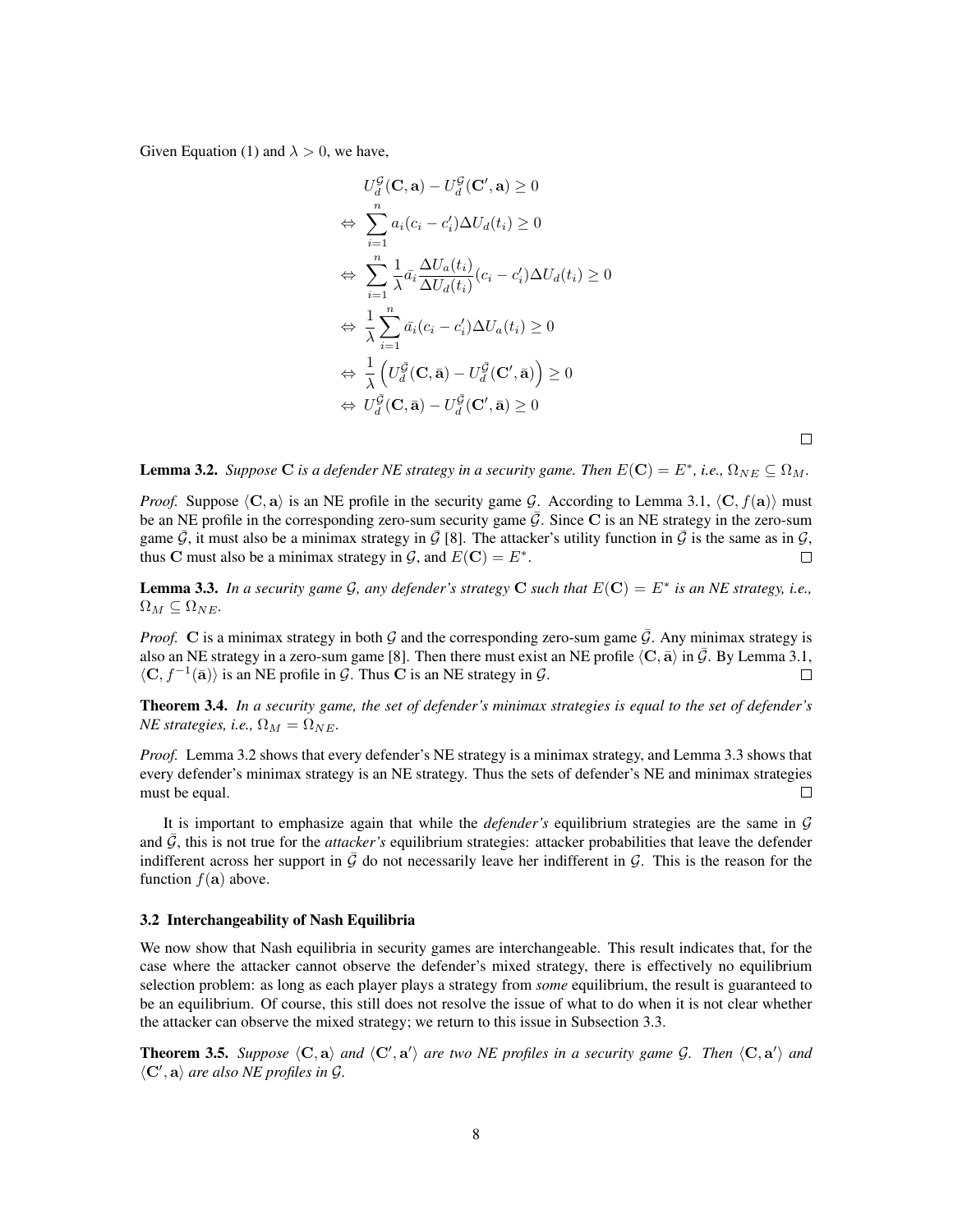*Proof.* Consider the corresponding zero-sum game  $\bar{G}$ . From Lemma 3.1, both  $\langle \mathbf{C}, f(\mathbf{a}) \rangle$  and  $\langle \mathbf{C}', f(\mathbf{a}') \rangle$  must be NE profiles in  $\bar{G}$ . By the interchange property of NE in zero-sum games [8],  $\langle \mathbf{C}, f(\mathbf{a}') \rangle$  and  $\langle \mathbf{C}', f(\mathbf{a}) \rangle$ must also be NE profiles in  $\bar{G}$ . Applying Lemma 3.1 again in the other direction, we get that  $\langle C, a' \rangle$  and  $\langle C', \mathbf{a} \rangle$  must be NE profiles in  $\mathcal{G}$ .  $\Box$ 

By Theorem 3.5, the defender's equilibrium selection problem in a simultaneous-move security game is resolved. The reason is that given the attacker's NE strategy a, the defender must get the same utility by responding with any NE strategy. Next, we give some insights on expected utilities in NE profiles. We first show the attacker's expected utility is the same in all NE profiles, followed by an example demonstrating that the defender may have varying expected utilities corresponding to different attacker's strategies.

**Theorem 3.6.** Suppose  $\langle \mathbf{C}, \mathbf{a} \rangle$  is an NE profile in a security game. Then,  $U_a(\mathbf{C}, \mathbf{a}) = E^*$ .

*Proof.* From Lemma 3.2, C is a minimax strategy and  $E(C) = E^*$ . On the one hand,

$$
U_a(\mathbf{C}, \mathbf{a}) = \sum_{i=1}^n a_i U_a(\mathbf{C}, t_i) \le \sum_{i=1}^n a_i E(\mathbf{C}) = E^*.
$$

On the other hand, because a is a best response to C, it should be at least as good as the strategy of attacking  $t^* \in \arg \max_t U_a(\mathbf{C}, t)$  with probability 1, that is,

$$
U_a(\mathbf{C}, \mathbf{a}) \ge U_a(\mathbf{C}, t^*) = E(\mathbf{C}) = E^*.
$$

Therefore we know  $U_a(C, \mathbf{a}) = E^*$ .

Unlike the attacker who gets the same utility in all NE profiles, the defender may get varying expected utilities depending on the attacker's strategy selection. Consider the game shown in Table 4. The defender can choose to cover one of the two targets at a time. The only defender NE strategy is to cover  $t_1$  with 100% probability, making the attacker indifferent between attacking  $t_1$  and  $t_2$ . One attacker NE strategy is to always attack  $t_1$ , which gives the defender an expected utility of 1. Another attacker's NE strategy is  $\langle 2/3, 1/3 \rangle$ , given which the defender is indifferent between defending  $t_1$  and  $t_2$ . In this case, the defender's utility decreases to  $2/3$  because she captures the attacker with a lower probability.

|     | ${\bf t_1}$  |    | $t_{2}$ |   |  |
|-----|--------------|----|---------|---|--|
|     | $\mathbb{C}$ |    | C       | ш |  |
| Def |              | ┚  | 2       |   |  |
| Att |              | ٠, | 0       |   |  |

Table 4: A security game where the defender's expected utility varies in different NE profiles.

#### 3.3 SSE Strategies Are Also Minimax/NE Strategies

We have already shown that the set of defender's NE strategies coincides with her minimax strategies. If every defender's SSE strategy is also a minimax strategy, then SSE strategies must also be NE strategies. The defender can then safely commit to an SSE strategy; there is no selection problem for the defender. Unfortunately, if a security game has arbitrary scheduling constraints, then an SSE strategy may not be part of any NE profile. For example, consider the game in Table 5 with 4 targets  $\{t_1, \ldots, t_4\}$ , 2 schedules  $s_1 = \{t_1, t_2\}, s_2 = \{t_3, t_4\}$ , and a single defender resource. The defender always prefers that  $t_1$  is attacked, and  $t_3$  and  $t_4$  are never appealing to the attacker.

There is a unique SSE strategy for the defender, which places as much coverage probability on  $s<sub>1</sub>$  as possible without making  $t_2$  more appealing to the attacker than  $t_1$ . The rest of the coverage probability is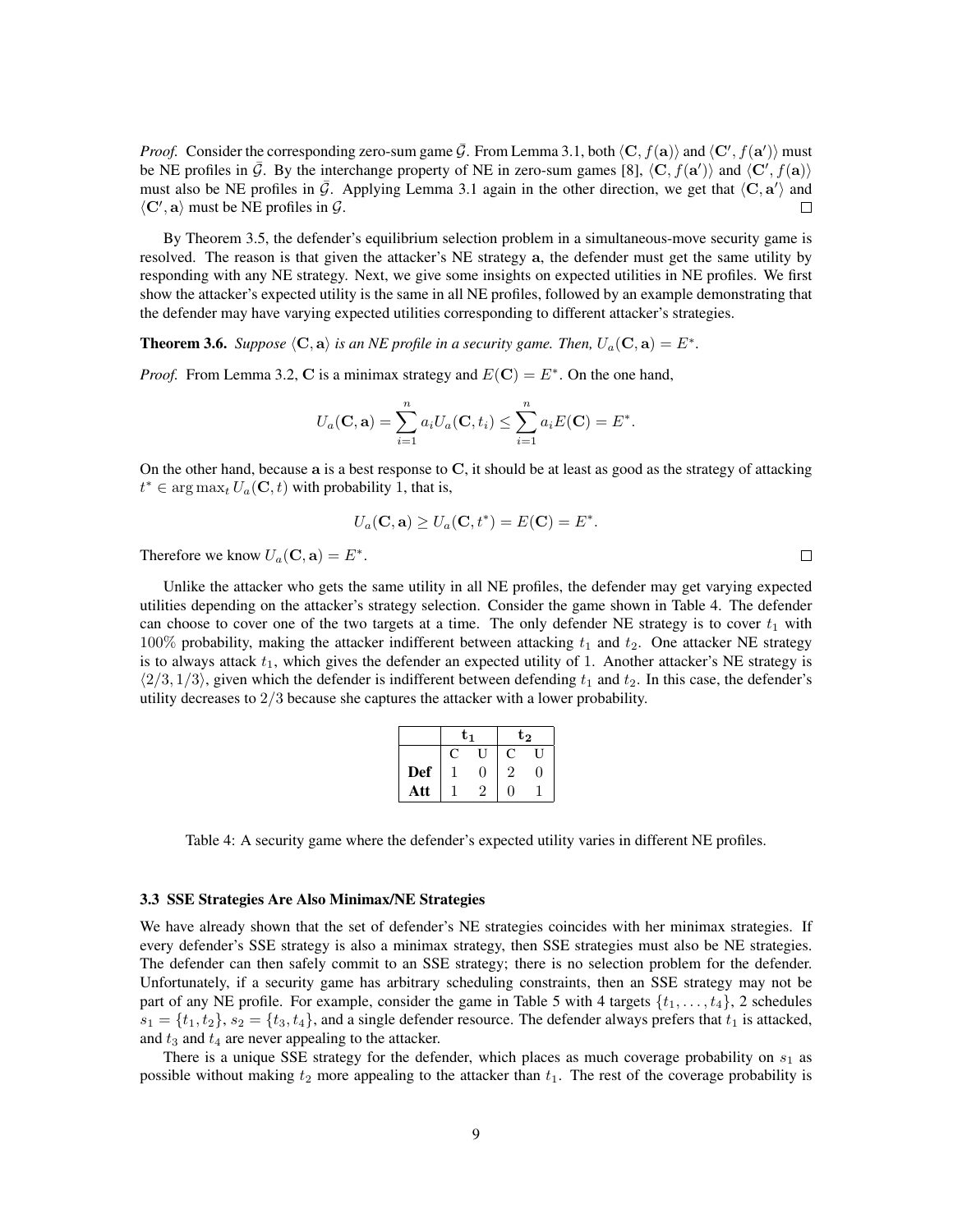|     | tı |   | t2 |      | $\mathrm{t}_3$ |   | $\mathbf{L}_{\mathbf{\Delta}}$ |
|-----|----|---|----|------|----------------|---|--------------------------------|
|     |    |   |    |      | U              | C |                                |
| Def | 10 | 9 |    | $-3$ | 0              |   |                                |
| Att |    |   |    |      |                |   |                                |

Table 5: A schedule-constrained security game where the defender's SSE strategy is not an NE strategy.

placed on  $s_2$ . The result is that  $s_1$  and  $s_2$  are both covered with probability 0.5. In contrast, in a simultaneousmove game,  $t_3$  and  $t_4$  are dominated for the attacker. Thus, there is no reason for the defender to place resources on targets that are never attacked, so the defender's unique NE strategy covers  $s_1$  with probability 1. That is, the defender's SSE strategy is different from the NE strategy. The difference between the defender's payoffs in these cases can also be arbitrarily large because  $t_1$  is always attacked in an SSE and  $t_2$  is always attacked in a NE.

The above example restricts the defender to protect  $t_1$  and  $t_2$  together, which makes it impossible for the defender to put more coverage on  $t_2$  without making  $t_1$  less appealing. If the defender could assign resources to any subset of a schedule, this difficulty is resolved. More formally, we assume that for any resource  $r_i$ , any subset of a schedule in  $S_i$  is also a possible schedule in  $S_i$ :

$$
\forall 1 \le i \le K : s' \subseteq s \in S_i \Rightarrow s' \in S_i. \tag{2}
$$

If a security game satisfies Equation (2), we say it has the *SSAS* property. This is natural in many security domains, since it is often possible to cover *fewer* targets than the maximum number that a resource could possible cover in a schedule. We find that this property is sufficient to ensure that the defender's SSE strategy must also be an NE strategy.

Lemma 3.7. *Suppose* C *is a defender strategy in a security game which satisfies the* SSAS *property and*  $\mathbf{c} = \varphi(\mathbf{C})$  is the corresponding vector of marginal probabilities. Then for any  $\mathbf{c}'$  such that  $0 \leq c'_i \leq c_i$  for *all*  $t_i \in T$ , there must exist a defender strategy  $\mathbf{C}'$  such that  $\varphi(\mathbf{C}') = \mathbf{c}'$ .

*Proof.* The proof is by induction on the number of  $t_i$  where  $c'_i \neq c_i$ , as denoted by  $\delta(\mathbf{c}, \mathbf{c}')$ . As the base case, if there is no i such that  $c'_i \neq c_i$ , the existence trivially holds because  $\varphi(\mathbf{C}) = \mathbf{c}'$ . Suppose the existence holds for all  $c, c'$  such that  $\delta(c, c') = k$ , where  $0 \le k \le n - 1$ . We consider any  $c, c'$  where  $\delta(c, c') = k + 1$ . Then for some  $j, c'_j \neq c_j$ . Since  $c'_j \geq 0$  and  $c'_j < c_j$ , we have  $c_j > 0$ . There must be a nonempty set of coverage vectors  $\mathcal{D}_i$  that cover  $t_i$  and receive positive probability in C. Because the security game satisfies the *SSAS* property, for every  $\mathbf{d} \in \mathcal{D}_j$ , there is a valid  $\mathbf{d}^-$  which covers all targets in  $\mathbf{d}$  except for  $t_j$ . From the defender strategy C, by shifting  $\frac{C_{\mathbf{d}}(c_j - c'_j)}{c}$  $\frac{c_j - c_j}{c_j}$  probability from every  $\mathbf{d} \in \mathcal{D}_j$  to the corresponding  $\mathbf{d}^-$ , we get a defender strategy  $C^{\dagger}$  where  $c_i^{\dagger} = c_i$  for  $i \neq j$ , and  $c_i^{\dagger} = c_i'$  for  $i = j$ . Hence  $\delta(c^{\dagger}, c') = k$ , implying there exists a  $C'$ such that  $\varphi(\mathbf{C}') = \mathbf{c}'$  by the induction assumption. By induction, the existence holds for any  $\mathbf{c}, \mathbf{c}'$ .  $\Box$ 

Theorem 3.8. *Suppose* C *is a defender SSE strategy in a security game which satisfies the* SSAS *property. Then*  $E(\mathbf{C}) = E^*$ , *i.e.*,  $\Omega_{SSE} \subseteq \Omega_M = \Omega_{NE}$ .

*Proof.* The proof is by contradiction. Suppose  $\langle C, g \rangle$  is an SSE profile in a security game which satisfies the *SSAS* property, and  $E(\mathbf{C}) > E^*$ . Let  $T_a = \{t_i | U_a(\mathbf{C}, t_i) = E(\mathbf{C})\}$  be the set of targets that give the attacker the maximum utility given the defender strategy  $C$ . By the definition of SSE, we have

$$
U_d(\mathbf{C}, g(\mathbf{C})) = \max_{t_i \in T_a} U_d(\mathbf{C}, t_i).
$$

Consider a defender mixed strategy  $C^*$  such that  $E(C^*) = E^*$ . Then for any  $t_i \in T_a$ ,  $U_a(C^*, t_i) \leq E^*$ . Consider a vector c':

$$
c'_{i} = \begin{cases} c_{i}^{*} - \frac{E^{*} - U_{a}(\mathbf{C}^{*}, t_{i}) + \epsilon}{U_{a}^{u}(t_{i}) - U_{a}^{c}(t_{i})}, & t_{i} \in T_{a}, \end{cases}
$$
(3a)

$$
\begin{cases} c_i^*, & \text{if } i \in T_a, \\ \end{cases} \tag{3b}
$$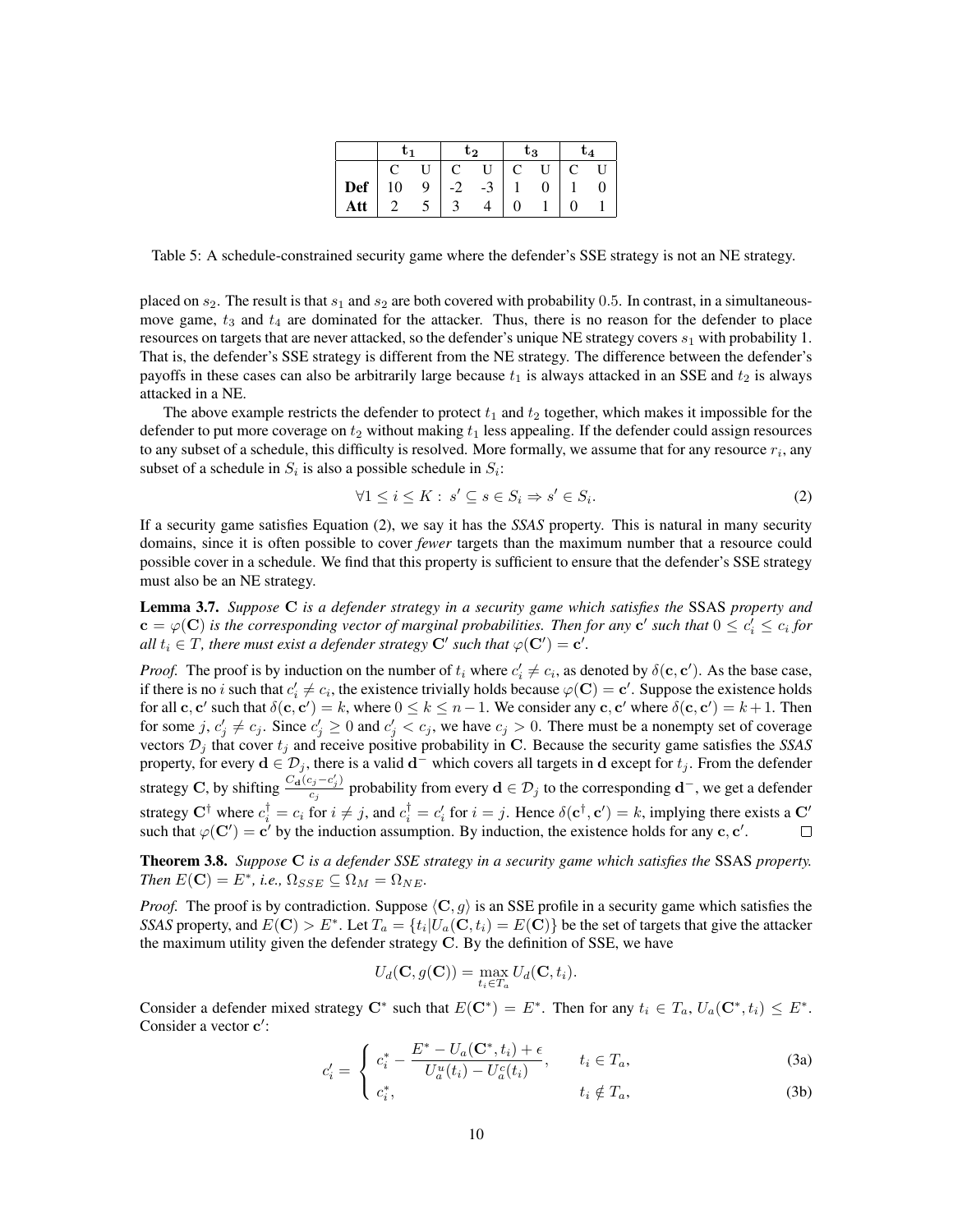where  $\epsilon$  is an infinitesimal positive number. Since  $E^* - U_a(\mathbf{C}^*, t_i) + \epsilon > 0$ , we have  $c_i' < c_i^*$  for all  $t_i \in T_a$ . On the other hand, since for all  $t_i \in T_a$ ,

$$
U_a(\mathbf{c}', t_i) = E^* + \epsilon < E(\mathbf{C}) = U_a(\mathbf{C}, t_i),
$$

we have  $c'_i > c_i \ge 0$ . Then for any  $t_i \in T$ , we have  $0 \le c'_i \le c_i^*$ . From Lemma 3.7, there exists a defender strategy  $\mathbf{C}'$  corresponding to  $\mathbf{c}'$ . The attacker's utility of attacking each target is as follows:

$$
U_a(\mathbf{C}', t_i) = \begin{cases} E^* + \epsilon, & t_i \in T_a, \\ U_a(\mathbf{C}^*, t_i) \le E^*, & t_i \notin T_a. \end{cases}
$$
 (4a)

Thus, the attacker's best responses to C' are still  $T_a$ . For all  $t_i \in T_a$ , since  $c'_i > c_i$ , it must be the case that  $U_d(\mathbf{C}, t_i) < U_d(\mathbf{C}', t_i)$ . By definition of attacker's SSE response g, we have,

$$
U_d(\mathbf{C}', g(\mathbf{C}')) = \max_{t_i \in T_a} U_d(\mathbf{C}', t_i)
$$

$$
> \max_{t_i \in T_a} U_d(\mathbf{C}, t_i) = U_d(\mathbf{C}, g(\mathbf{C})).
$$

It follows that the defender is better off using  $\mathbf{C}'$ , which contradicts the assumption  $\mathbf{C}$  is an SSE strategy of  $\Box$ the defender.

Theorem 3.4 and 3.8 together imply the following corollary.

#### Corollary 3.9. *In security games with the* SSAS *property, any defender's SSE strategy is also an NE strategy.*

We can now answer the original question posed in this paper: when there is uncertainty over the type of game played, should the defender choose an SSE strategy or a mixed strategy Nash equilibrium or some combination of the two?<sup>4</sup> For domains that satisfy the *SSAS* property, we have proven that the defender can safely play an SSE strategy, because it is guaranteed to be a Nash equilibrium strategy as well, and moreover the Nash equilibria are interchangeable so there is no risk of choosing the "wrong" equilibrium strategy.

Among our motivating domains, the LAX domain satisfies the *SSAS* property since all schedules are of size 1. Other patrolling domains, such as patrolling a port, also satisfy the *SSAS* property. In such domains, the defender could thus commit to an SSE strategy, which is also now known to be an NE strategy. The defender retains the ability to commit, but is still playing a best-response to an attacker in a simultaneousmove setting (assuming the attacker plays an equilibrium strategy – it does not matter which one, due to the interchange property shown above). However, the FAMS domain does not naturally satisfy the *SSAS* property because marshals must fly complete tours.<sup>5</sup> The question of selecting SSE vs. NE strategies in this case is addressed experimentally in Section 5.

#### 3.4 Uniqueness in Restricted Games

The previous sections show that SSE strategies are NE strategies in many cases. However, there may still be multiple equilibria to select from (though this difficulty is alleviated by the interchange property). Here we prove an even stronger uniqueness result for an important restricted class of security domains, which includes the LAX domain. In particular, we consider security games where the defender has homogeneous resources that can cover any single target. The *SSAS* property is trivially satisfied, since all schedules are of size 1. Any

<sup>4.</sup> Of course, one may not agree that, in cases where it's common knowledge that the players move simultaneously, playing an NE strategy is the right thing to do in practice. This is a question at the heart of game theory that is far beyond the scope of this paper to resolve. In this paper, our goal is not to argue for using NE strategies in simultaneous-move settings in general; rather, it is to assess the robustness of SSE strategies to changes in the information structure of specific classes of security games. For this purpose, NE seems like the natural representative solution concept for simultaneous-move security games, especially in light of the interchangeability properties that we show.

<sup>5.</sup> In principle, the FAMs could fly as civilians on some legs of a tour. However, they would need to be able to commit to acting as civilians (i.e., not intervening in an attempt to hijack the aircraft) and the attacker would need to believe that a FAM would not intervene, which is difficult to achieve in practice.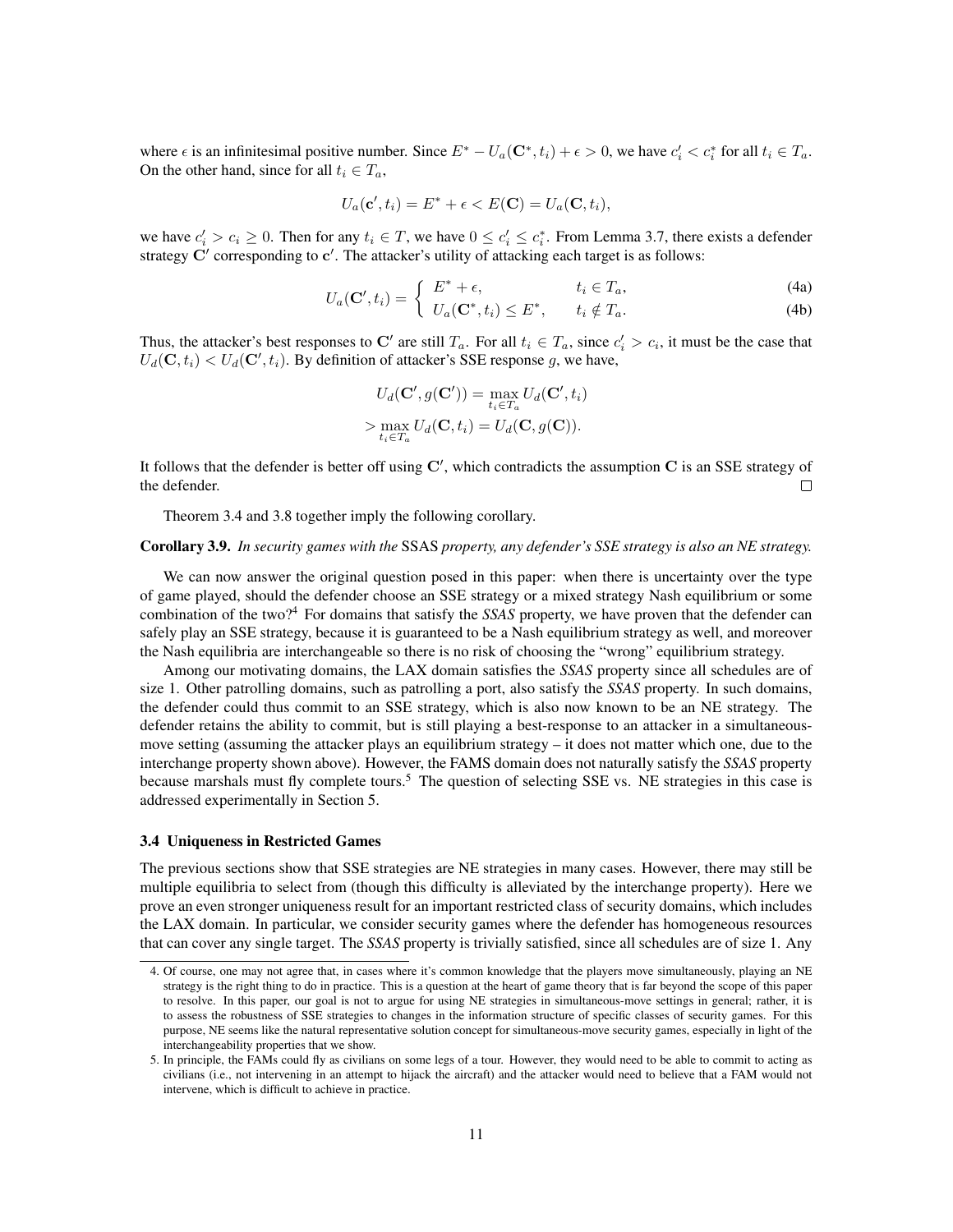vector of coverage probabilities  $\mathbf{c} = \langle c_i \rangle$  such that  $\sum_{i=1}^n c_i \leq K$  is a feasible strategy for the defender, so we can represent the defender strategy by marginal coverage probabilities. With a minor restriction on the attacker's payoff matrix, the defender always has a unique minimax strategy which is also the unique SSE and NE strategy. Furthermore, the attacker also has a unique NE response to this strategy.

Theorem 3.10. *In a security game with homogeneous resources that can cover any single target, if for every*  $t_i \in T$ ,  $U_a^c(t_i) \neq E^*$ , then the defender has a unique minimax, NE, and SSE strategy.

*Proof.* We first show the defender has a unique minimax strategy. Let  $T^* = \{t | U_a^u(t) \ge E^* \}$ . Define  $\mathbf{c}^* = \langle c_i^* \rangle$  as

$$
c_i^* = \begin{cases} \frac{U_a^u(t_i) - E^*}{U_a^u(t_i) - U_a^c(t_i)}, & t_i \in T^*, \end{cases}
$$
 (5a)

$$
\begin{array}{ll}\n\text{I} & 0, \\
\text{I} & \text{I} \notin T^*.\n\end{array} \tag{5b}
$$

Note that  $E^*$  cannot be less than any  $U_a^c(t_i)$  – otherwise, regardless of the defender's strategy, the attacker could always get at least  $U_a^c(t_i) > E^*$  by attacking  $t_i$ , which contradicts the fact that  $E^*$  is the attacker's best response utility to a defender's minimax strategy. Since  $E^* \ge U_a^c(t_i)$  and we assume  $E^* \ne U_a^c(t_i)$ ,

$$
1 - c_i^* = \frac{E^* - U_a^c(t_i)}{U_a^u(t_i) - U_a^c(t_i)} > 0 \Rightarrow c_i^* < 1.
$$

Next, we will prove  $\sum_{i=1}^{n} c_i^* \geq K$ . For the sake of contradiction, suppose  $\sum_{i=1}^{n} c_i^* < K$ . Let  $\mathbf{c}' = \langle c_i' \rangle$ , where  $c_i' = c_i^* + \epsilon$ . Since  $c_i^* < 1$  and  $\sum_{i=1}^n c_i^* < K$ , we can find  $\epsilon > 0$  such that  $c_i' < 1$  and  $\sum_{i=1}^n c_i' < K$ . Then every target has strictly higher coverage in c' than in c<sup>\*</sup>, hence  $E(c') < E(c^*) = E^*$ , which contradicts the fact that  $E^*$  is the minimum of all  $E(\mathbf{c})$ .

Next, we show that if c is a minimax strategy, then  $c = c^*$ . By the definition of a minimax strategy,  $E(\mathbf{c}) = E^*$ . Hence,  $U_a(\mathbf{c}, t_i) \leq E^* \Rightarrow c_i \geq c_i^*$ . On the one hand  $\sum_{i=1}^n c_i \geq \sum_{i=1}^n c_i^* \geq K$ . Therefore it must be the case that  $c_i = c_i^*$  for  $\langle \mathbf{c} \rangle = E^*$ . Hence,  $U_a(\mathbf{c}, t_i) \le E^* \Rightarrow c_i \ge c_i^*$ . On the one hand  $\sum_{i=1}^n c_i \le K$  and on the other hand  $\sum_{i=1}^n c_i \ge \sum_{i=1}^n c_i^* \ge K$ . Therefore it must be the case that  $c_i = c_i^*$  for any *i*. Hence,  $\mathbf{c}^*$  is minimax strategy of the defender.

Furthermore, by Theorem 3.4, we have that  $c^*$  is the unique defender's NE strategy. By Theorem 3.8 and the existence of SSE [2], we have that  $c^*$  is the unique defender's SSE strategy.  $\Box$ 

In the following example, we show that Theorem 3.10 does not work without the condition  $U_a^c(t_i) \neq E^*$ for every  $t_i$ . Consider a security game with 4 targets in which the defender has two homogeneous resources, each resource can cover any single target, and the players' utility functions are as defined in Table 5. The defender can guarantee the minimum attacker's best-response utility of  $E^* = 3$  by covering  $t_1$  with probability 2/3 or more and covering  $t_2$  with probability 1. Since  $E^* = U_a^c(t_2)$ , Theorem 3.10 does not apply. The defender prefers an attack on  $t_1$ , so the defender must cover  $t_1$  with probability exactly  $2/3$  in an SSE strategy. Thus the defender's SSE strategies can have coverage vectors  $(2/3, 1, 1/3, 0)$ ,  $(2/3, 1, 0, 1/3)$ , or any convex combination of those two vectors. According to Theorem 3.8, each of those SSE strategies is also a minimax/NE strategy, so the defender's SSE, minimax, and NE strategies are all not unique in this example.

Theorem 3.11. *In a security game with homogeneous resources that can cover any one target, if for every*  $t_i \in T$ ,  $U_a^c(t_i) \neq E^*$  and  $U_a^u(t_i) \neq E^*$ , then the attacker has a unique NE strategy.

*Proof.*  $c^*$  and  $T^*$  are the same as in the proof of Theorem 3.10. Given the defender's unique NE strategy  $c^*$ , in any attacker's best response, only  $t_i \in T^*$  can be attacked with positive probability, because,

$$
U_a(\mathbf{c}^*, t_i) = \begin{cases} E^* & t_i \in T^* \\ U_a^u(t_i) < E^* \end{cases} \qquad \begin{array}{c} t_i \in T^* \\ t_i \notin T^* \end{array} \tag{6a}
$$

 $U_a^u(t_i) < E^*$   $t_i \notin T$ 

Suppose  $\langle c^*, a \rangle$  forms an NE profile. We have

$$
\sum_{t_i \in T^*} a_i = 1 \tag{7}
$$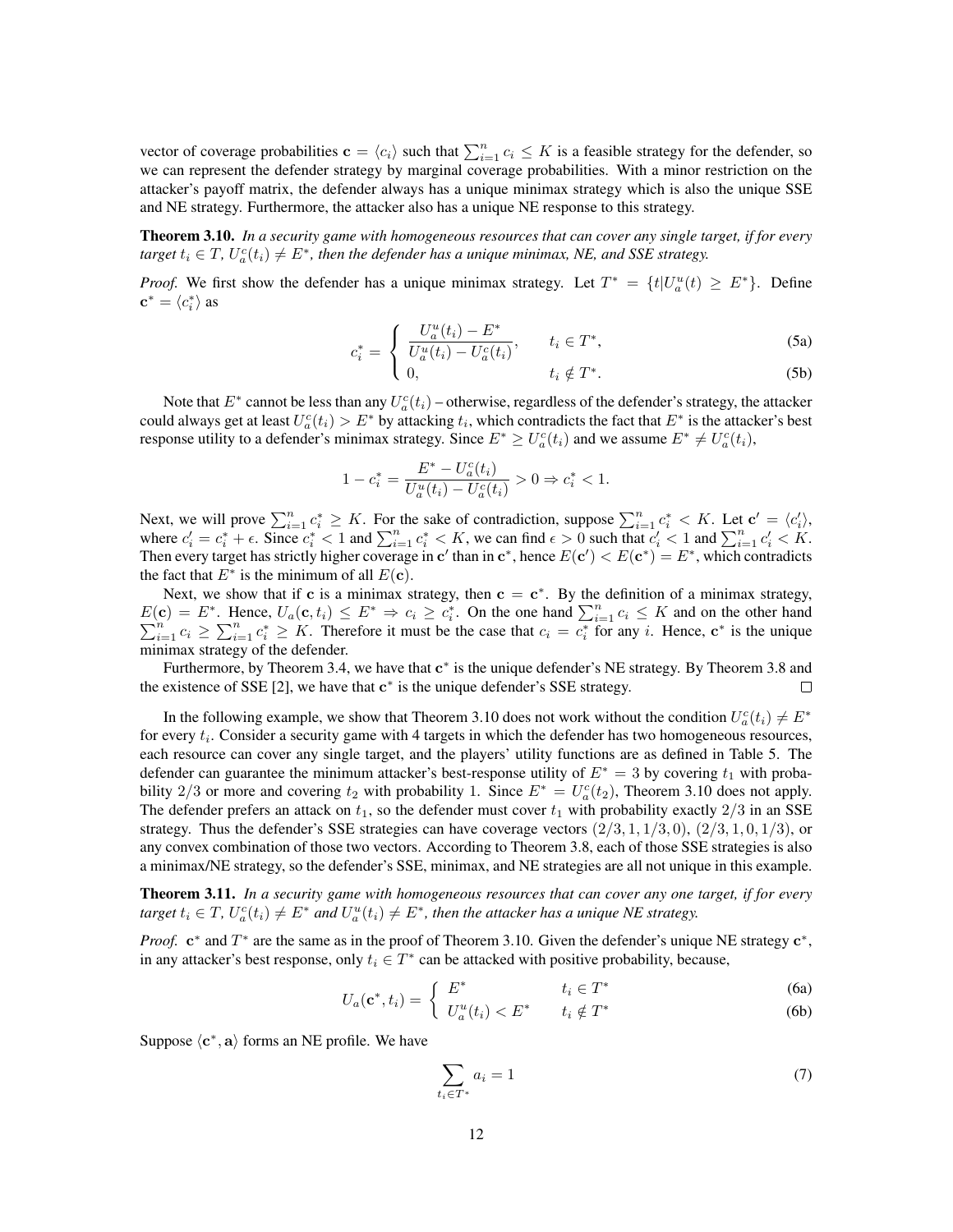For any  $t_i \in T^*$ , we know from the proof of Theorem 3.10 that  $c_i^* < 1$ . In addition, because  $U_a^u(t) \neq E^*$ , we have  $c_i^* \neq 0$ . Thus we have  $0 < c_i^* < 1$  for any  $t_i \in T^*$ . For any  $t_i, t_j \in T^*$ , necessarily  $a_i \Delta U_d(t_i) =$  $a_j\Delta U_d(t_j)$ . Otherwise, assume  $a_i\Delta U_d(t_i) > a_j\Delta U_d(t_j)$ . Consider another defender's strategy c' where  $c_i^j = c_i^* + \epsilon < 1, c_j^{\prime} = c_j^* - \epsilon > 0$ , and  $c_k^{\prime} = c_k^*$  for any  $k \neq i, j$ .

$$
U_d(\mathbf{c}', \mathbf{a}) - U_d(\mathbf{c}^*, \mathbf{a}) = a_i \epsilon \Delta U_d(t_i) - a_j \epsilon \Delta U_d(t_j) > 0
$$

Hence,  $c^*$  is not a best response to a, which contradicts the assumption that  $\langle c^*, a \rangle$  is an NE profile. Therefore, there exists  $\beta > 0$  such that, for any  $t_i \in T^*$ ,  $a_i \Delta U_d(t_i) = \beta$ . Substituting  $a_i$  with  $\beta/\Delta U_d(t_i)$  in Equation (7), we have

$$
\beta = \frac{1}{\sum_{t_i \in T^*} \frac{1}{\Delta U_d(t_i)}}
$$

Then we can explicitly write down a as

$$
a_i = \begin{cases} \frac{\beta}{\Delta U_d(t_i)}, & t_i \in T^*, \end{cases}
$$
 (8a)

$$
\bigcup \ 0, \qquad \qquad t_i \notin T^*.
$$

 $\Box$ 

As we can see, a defined by (8a) and (8b) is the unique attacker NE strategy.

In the following example, we show that Theorem 3.11 does not work without the condition  $U_a^u(t_i) \neq E^*$ for every  $t_i$ . Consider a game with three targets in which the defender has one resource that can cover any single target and the utilities are as defined in Table 6. The defender can guarantee the minimum attacker's best-response utility of  $E^* = 2$  by covering targets  $t_1$  and  $t_2$  with probability  $1/2$  each. Since  $U_a^c(t_i) \neq E^*$ for every  $t_i$ , Theorem 3.10 applies, and the defender's strategy with coverage vector  $(.5, .5, 0)$  is the unique minimax/NE/SSE strategy. However, Theorem 3.11 does not apply because  $U_a^u(t_3) = E^*$ . The attacker's NE strategy is indeed not unique, because both attacker strategies  $(.5, .5, 0)$  and  $(1/3, 1/3, 1/3)$  (as well as any convex combination of these strategies) are valid NE best-responses.

|              | t1 |    | $\mathrm{t}_2$ |  | $\mathrm{t}_3$ |  |
|--------------|----|----|----------------|--|----------------|--|
|              |    | ſT |                |  |                |  |
| Def          | U  |    |                |  |                |  |
| $\mathbf{t}$ |    |    | ŧ.             |  |                |  |

Table 6: An example game in which the defender has a unique minimax/NE/SSE strategy with coverage vector (.5, .5, 0), but the attacker does not have a unique NE strategy. Two possible attacker's NE strategies are  $(.5, .5, 0)$  and  $(1/3, 1/3, 1/3)$ .

The implication of Theorem 3.10 and Theorem 3.11 is that under certain conditions in the simultaneousmove game, both the defender and the attacker have a unique NE strategy, which gives each player a unique expected utility as a result.

# 4. Multiple Attacker Resources

To this point we have assumed that the attacker will attack exactly one target. We now extend our security game definition to allow the attacker to use multiple resources to attack multiple targets simultaneously.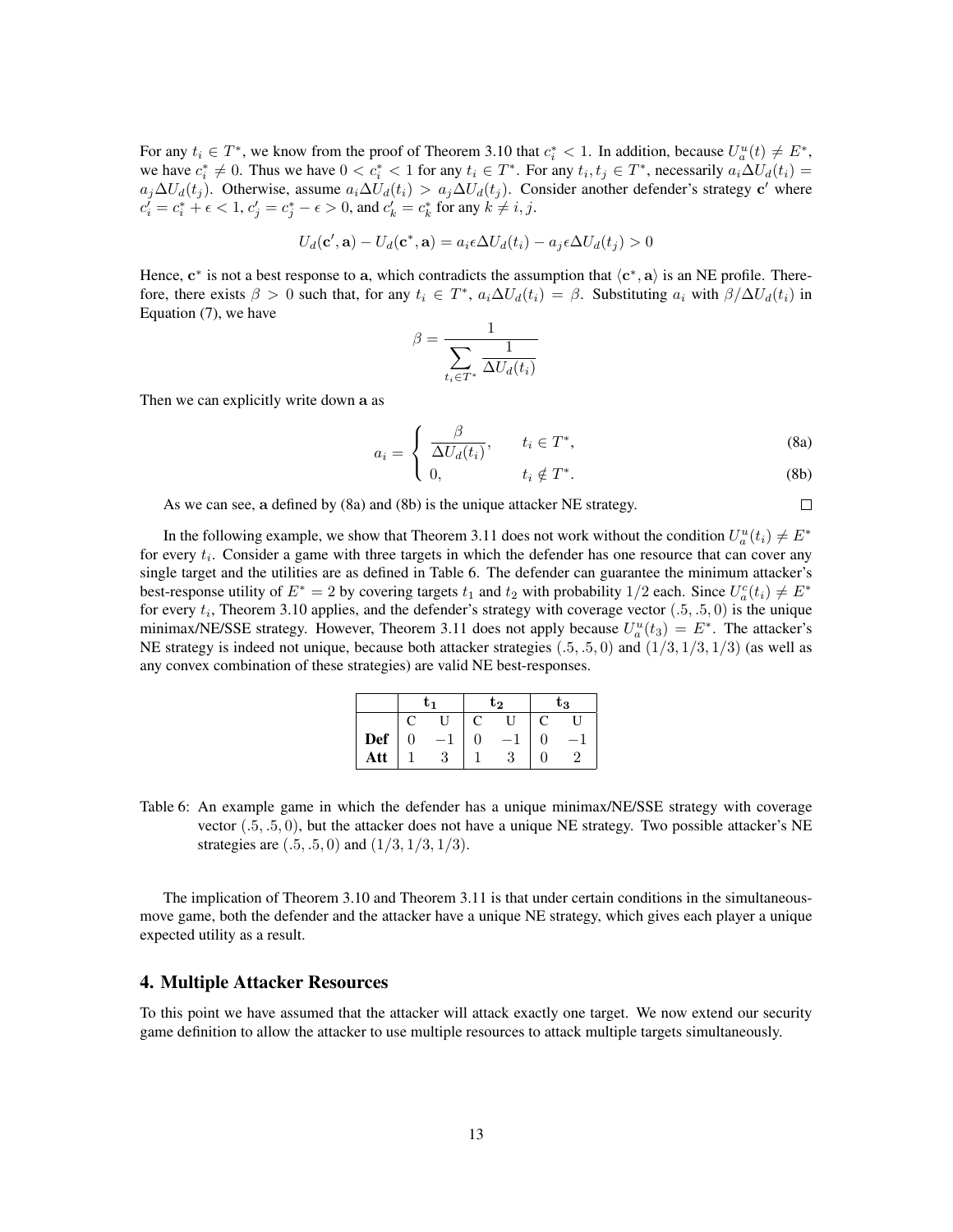#### 4.1 Model Description

To keep the model simple, we assume homogeneous resources (for both players) and schedules of size 1. The defender has  $K < n$  resources which can be assigned to protect any target, and the attacker has  $L <$  $n$  resources which can be used to attack any target. Attacking the same target with multiple resources is equivalent to attacking with a single resource. The defender's pure strategy is a coverage vector  $\mathbf{d} = \langle d_i \rangle \in$ D, where  $d_i \in \{0,1\}$  represents whether  $t_i$  is covered or not. Similarly, the attacker's pure strategy is an attack vector  $\mathbf{q} = \langle q_i \rangle \in \mathcal{Q}$ . We have  $\sum_{i=1}^n d_i = K$  and  $\sum_{i=1}^n q_i = L$ . If pure strategies  $\langle \mathbf{d}, \mathbf{q} \rangle$  are played, the attacker gets a utility of

$$
U_a(\mathbf{d}, \mathbf{q}) = \sum_{i=1}^n q_i (d_i U_a^c(t_i) + (1 - d_i) U_a^u(t_i))
$$

while the defender's utility is given by

$$
U_d(\mathbf{d}, \mathbf{q}) = \sum_{i=1}^n q_i (d_i U_d^c(t_i) + (1 - d_i) U_d^u(t_i))
$$

The defender's mixed strategy is a vector C which specifies the probability of playing each  $d \in \mathcal{D}$ . Similarly, the attacker's mixed strategy A is a vector of probabilities corresponding to all  $q \in \mathcal{Q}$ . As defined in Section 2, we will describe the players' mixed strategies by a pair of vectors  $\langle c, a \rangle$ , where  $c_i$  is the probability of target  $t_i$  being defended, and  $a_i$  is the probability of  $t_i$  being attacked.

#### 4.2 Overview of the Results

In some games with multiple attacker resources, the defender's SSE strategy is also an NE strategy, just like in the single-attacker-resource case. For example, suppose all targets are interchangeable for both the defender and the attacker. Then, the defender's SSE strategy is to defend all targets with equal probabilities, so that the defender's utility from an attack on the least defended targets is maximized. If the attacker bestresponds by attacking all targets with equal probabilities, the resulting strategy profile will be an NE. Thus the defender's SSE strategy is also an NE strategy in this case. Example 1 below discusses this case in more detail. We observe that the defender's SSE strategy in this example is the same no matter if the attacker has 1 or 2 resources. We use this observation to construct a sufficient condition under which the defender's SSE strategy is also an NE strategy in security games with multiple attacker resources (Proposition 4.2). This modest positive result, however, is not exhaustive in the sense that it does not explain all cases in which the defender's SSE strategy is also an NE strategy. Example 2 describes a game in which the defender's SSE strategy is also an NE strategy, but the condition of Proposition 4.2 is not met.

In other games with multiple attacker resources, the defender's SSE strategy is not part of any NE profile. The following gives some intuition about how this can happen. Suppose that there is a target  $t_i$  that the defender strongly hopes will not be attacked (even  $U_d^c(t_i)$  is very negative), but given that  $t_i$  is in fact attacked, defending it does not help the defender much  $(\Delta U_d(t_i) = U_d^c(t_i) - U_d^u(t_i)$  is very small). In the SSE model, the defender is likely to want to devote defensive resources to  $t_i$ , because the attacker will observe this and will not want to attack  $t_i$ . However, in the NE model, the defender's strategy cannot influence what the attacker does, so the marginal utility for assigning defensive resources to  $t_i$  is small; and, *when the attacker has multiple resources*, there may well be another target that the attacker will also attack that is more valuable to defend, so the defender will send her defensive resources there instead. We provide detailed descriptions of games in which the defender's SSE strategy is not part of any NE profile in Examples 3, 4, and 5.

Since the condition in Proposition 4.2 implies that the defender's SSE and NE strategies do not change if the number of attacker resources varies, we provide an exhaustive set of example games in which such equality between the SSE and NE strategies is broken in a number of different ways (Examples 2, 3, 4, and 5). This set of examples rules out a number of ways in which Proposition 4.2 might have been generalized to a larger set of games.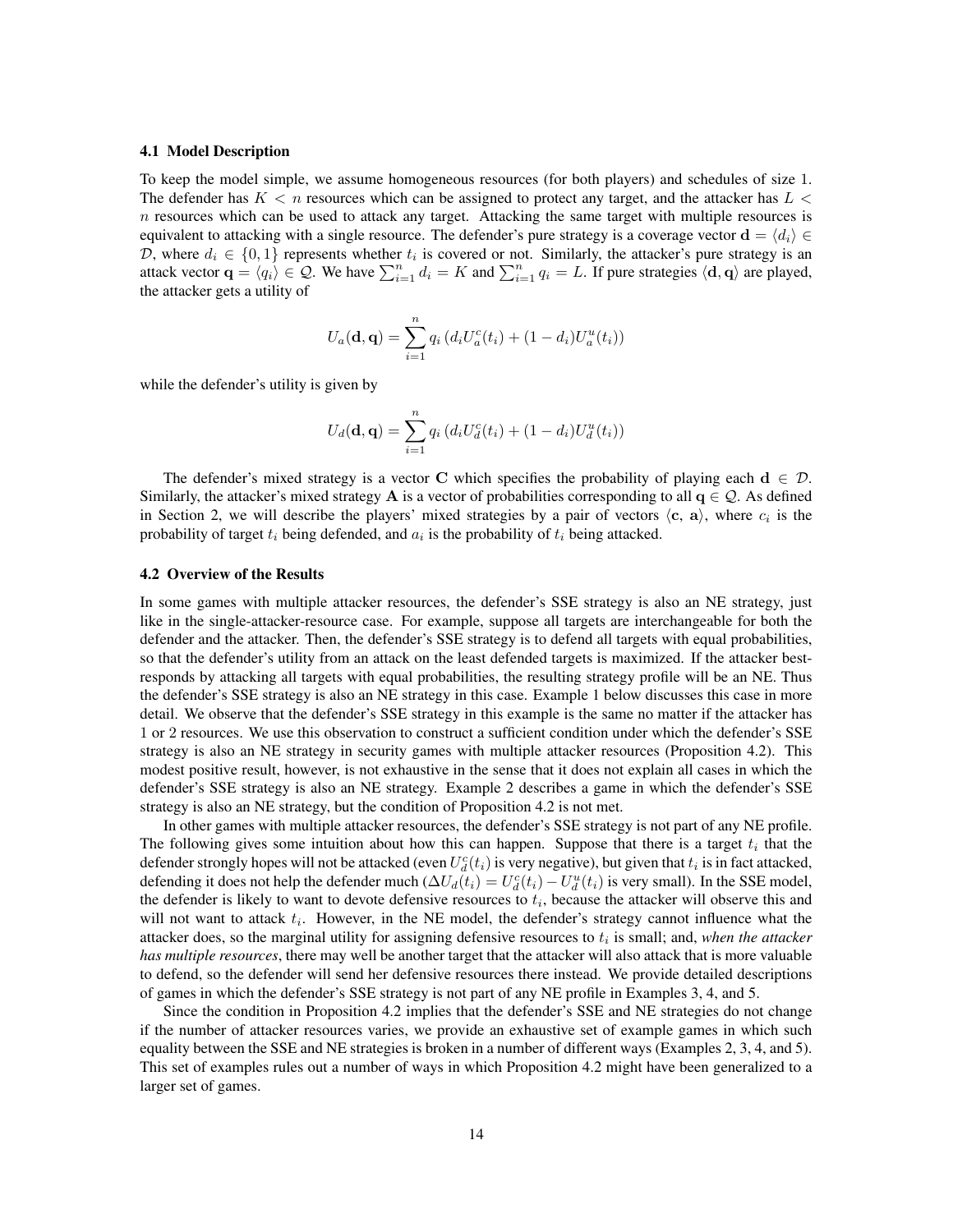#### 4.3 Detailed Proofs and Examples

Under certain assumptions, SSE defender strategies will still be NE defender strategies in the model with multiple attacker resources. We will give a simple sufficient condition for this to hold. First, we need the following lemma.

**Lemma 4.1.** Given a security game  $\mathcal{G}^L$  with L attacker resources, let  $\mathcal{G}^1$  be the same game except with only one attacker resource. Let  $\langle {\bf c}, {\bf a} \rangle$  be a Nash equilibrium of  ${\cal G}^1$ . Suppose that for any target  $t_i$ ,  $La_i \leq 1$ . Then,  $\langle \mathbf{c}, L\mathbf{a} \rangle$  *is a Nash equilibrium of*  $\mathcal{G}^L$ .

*Proof.* If  $La_i \leq 1$  for any  $t_i$ , then La is in fact a feasible attacker strategy in  $\mathcal{G}^L$ . All that is left to prove is that  $\langle d, La \rangle$  is in fact an equilibrium. The attacker is best-responding because the utility of attacking any given target is unchanged for him relative to the equilibrium of  $\mathcal{G}^1$ . The defender is best-responding because the utility of defending any schedule has been multiplied by L relative to  $\mathcal{G}^1$ , and so it is still optimal for the defender to defend the schedules in the support of c.  $\Box$ 

This lemma immediately gives us the following proposition:

Proposition 4.2. *Given a game* G <sup>L</sup> *with* L *attacker resources for which* SSAS *holds, let* G <sup>1</sup> *be the same game except with only one attacker resource. Suppose* d *is an SSE strategy in both* G <sup>L</sup> *and* G 1 *. Let* a *be a strategy* for the attacker such that  $\langle \rm{d}, a \rangle$  is a Nash equilibrium of  $\mathcal{G}^1$  (we know that such an  $\rm{a}$  exists by Corollary 3.9). If  $La_i\leq 1$  for any target  $t_i$ , then  $\langle {\bf d}, L{\bf a}\rangle$  is an NE profile in  ${\cal G}^L$ , which means  ${\bf d}$  is both an SSE and an NE *strategy in* G L*.*

A simple example where Proposition 4.2 applies can be constructed as follows.

Example 1. *Suppose there are 3 targets, which are completely interchangeable for both players. Suppose the defender has 1 resource. If the attacker has 1 resource, the defender's SSE strategy is* d = (1/3, 1/3, 1/3) *and the attacker's NE best-response to*  $d$  *is*  $a = (1/3, 1/3, 1/3)$ *. If the attacker has 2 resources, the defender's SSE strategy is still d. Since for all*  $t_i$ ,  $2a_i \leq 1$ , Proposition 4.2 applies, and profile  $\langle d, 2a \rangle$  is an NE profile.

We denote the defender's SSE strategy in a game with L attacker resources by  $c^{S,L}$  and denote the defender's NE strategy in the same game by  $c^{\mathcal{N},L}$ . In Example 1, we have  $c^{\mathcal{N},1} = c^{\mathcal{S},1} = c^{\mathcal{S},2} = c^{\mathcal{N},2}$ . Hence, under some conditions, the defender's strategy is always the same—regardless of whether we use SSE or NE and regardless of whether the attacker has 1 or 2 resources. We will show several examples of games where this is not true, even though *SSAS* holds. For each of the following cases, we will show an example game for which *SSAS* holds and the relation between the defender's equilibrium strategies is as specified in the case description. In the first case, the SSE strategy is equal to the NE strategy for  $L = 2$ , but the condition of Proposition 4.2 is not met because the SSE strategy for  $L = 1$  is different from the SSE strategy for  $L = 2$ , and also because multiplying the attacker's NE strategy in the game with  $L = 1$  attacker resource by 2 does not result in a feasible attacker's strategy (in the game that has  $L = 2$  attacker resources but is otherwise the same). In the last three cases, the SSE strategy is not equal to the NE strategy for  $L = 2$ .

- $\mathbf{c}^{\mathcal{S},2} = \mathbf{c}^{\mathcal{N},2} \neq \mathbf{c}^{\mathcal{N},1} = \mathbf{c}^{\mathcal{S},1}$  (SSE vs. NE makes no difference, but L makes a difference);
- $\mathbf{c}^{\mathcal{N},2} \neq \mathbf{c}^{\mathcal{S},2} = \mathbf{c}^{\mathcal{S},1} = \mathbf{c}^{\mathcal{N},1}$  (NE with  $L = 2$  is different from the other cases);
- $e^{S^2} \neq e^{N^2} = e^{N^2} = e^{S^2}$  (SSE with  $L = 2$  is different from the other cases);
- $e^{S,2} \neq e^{\mathcal{N},2}$ ;  $e^{S,2} \neq e^{S,1} = e^{\mathcal{N},1}$ ;  $e^{\mathcal{N},2} \neq e^{\mathcal{N},1} = e^{S,1}$  (all cases are different, except SSE and NE are the same with  $L = 1$  as implied by Corollary 3.9).

It is easy to see that these cases are exhaustive, because of the following. Corollary 3.9 necessitates that  $c^{S,1} = c^{\mathcal{N},1}$  (because we want *SSAS* to hold and each  $c^{S,L}$  or  $c^{\mathcal{N},L}$  strategy to be unique), so there are effectively only three potentially different strategies,  $c^{N,2}$ ,  $c^{S,2}$ , and  $c^{S,1} = c^{N,1}$ . They can either all be the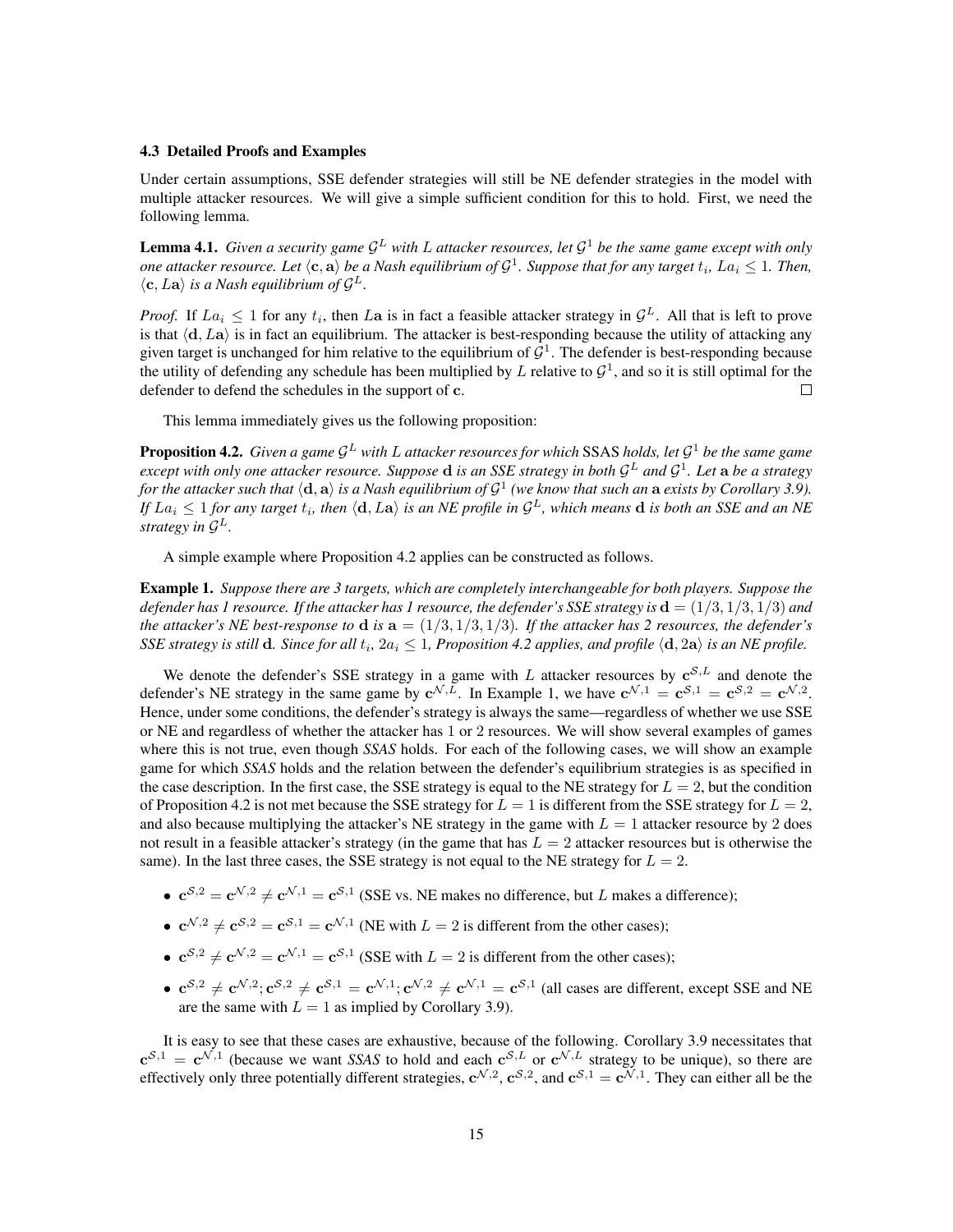same (as in Example 1 after Proposition 4.2), all different (the last case), or we can have exactly two that are the same (the first three cases).

We now give the examples. In all our examples, we only have schedules of size 1, and the defender has a single resource.

**Example 2** ( $c^{S,2} = c^{N,2} \neq c^{N,1} = c^{S,1}$ ). *Consider the game shown in Table 7. The defender has* 1 *resource. If the attacker has* 1 *resource, target*  $t_1$  *is attacked with probability* 1, and hence *it is defended with probability* 1 *as well (whether we are in the SSE or NE model). If the attacker has* 2 *resources, both targets are attacked, and target*  $t_2$  *is defended because*  $\Delta U_d(t_2) > \Delta U_d(t_1)$  *(whether we are in the SSE or NE model).*

|            |          | U1 | $\mathbf{t_{2}}$ |  |  |
|------------|----------|----|------------------|--|--|
|            |          |    | $\mathbf C$      |  |  |
| <b>Def</b> | $\Omega$ |    | $\Box$           |  |  |
| Att        | ച        |    | ſ                |  |  |

Table 7: The example game for  $c^{S,2} = c^{\mathcal{N},2} \neq c^{\mathcal{N},1} = c^{S,1}$ . With a single attacker resource, the attacker will always attack  $t_1$ , and so the defender will defend  $t_1$ . With two attacker resources, the attacker will attack both targets, and in this case the defender prefers to defend  $t_2$ .

**Example 3** ( $c^{N,2} \neq c^{S,2} = c^{S,1} = c^{N,1}$ ). *Consider the game shown in Table 8. The defender has* 1 *resource. If the attacker has* 1 *resource, it follows from Theorem 3.10 that the unique defender minimax/NE/SSE strategy is*  $c^{S,1} = c^{\mathcal{N},1} = (2/3, 1/6, 1/6)$ *.* 

*Now suppose the attacker has* 2 *resources. In SSE, the defender wants primarily to avoid an attack on*  $t_1$  (so that  $t_2$  and  $t_3$  are attacked with probability 1 each). Under this constraint, the defender wants to *maximize the total probability on*  $t_2$  *and*  $t_3$  *(they are interchangeable and both are attacked, so probability is equally valuable on either one). The defender strategy* (2/3, 1/6, 1/6) *is the unique optimal solution to this optimization problem.*

*However, it is straightforward to verify that the following is an NE profile if the attacker has* 2 *resources:*  $\langle (0, .5, .5), (1, .5, .5) \rangle$ *. We now prove that this is the unique NE. First, we show that*  $t_1$  *is defended with probability* 0 *in any NE. This is because one of the targets*  $t_2$ ,  $t_3$  *must be attacked with probability at least* .5*. Thus, the defender always has an incentive to move probability from* t<sup>1</sup> *to this target. It follows that*  $t_1$  *is not defended in any NE. Now, if*  $t_1$  *is not defended, then*  $t_1$  *is attacked with probability* 1*. What remains is effectively a single-attacker-resource security game on*  $t_2$  *and*  $t_3$  *with a clear unique equilibrium*  $\langle (.5, .5), (.5, .5) \rangle$ *, thereby proving uniqueness.* 

|     | ι. |  | t გ |         | tз |     |
|-----|----|--|-----|---------|----|-----|
|     |    |  |     |         |    |     |
| Def | 10 |  |     | 9<br>—ა |    | −υ. |
| Att |    |  |     |         |    |     |

Table 8: The example game for  $c^{\mathcal{N},2} \neq c^{\mathcal{S},2} = c^{\mathcal{S},1} = c^{\mathcal{N},1}$ . This example corresponds to the intuition given earlier. Target  $t_1$  is a sensitive target for the defender: the defender suffers a large loss if  $t_1$  is attacked. However, if  $t_1$  is attacked, then allocating defensive resources to it does not benefit the defender much, because of the low marginal utility  $\Delta U_d(t_1) = 1$ . As a result, target  $t_1$  is not defended in the NE profile  $\langle (0, .5, .5), (1, .5, .5) \rangle$ , but it is defended in the SSE profile  $\langle (1, 0, 0), (0, 1, 1) \rangle$ .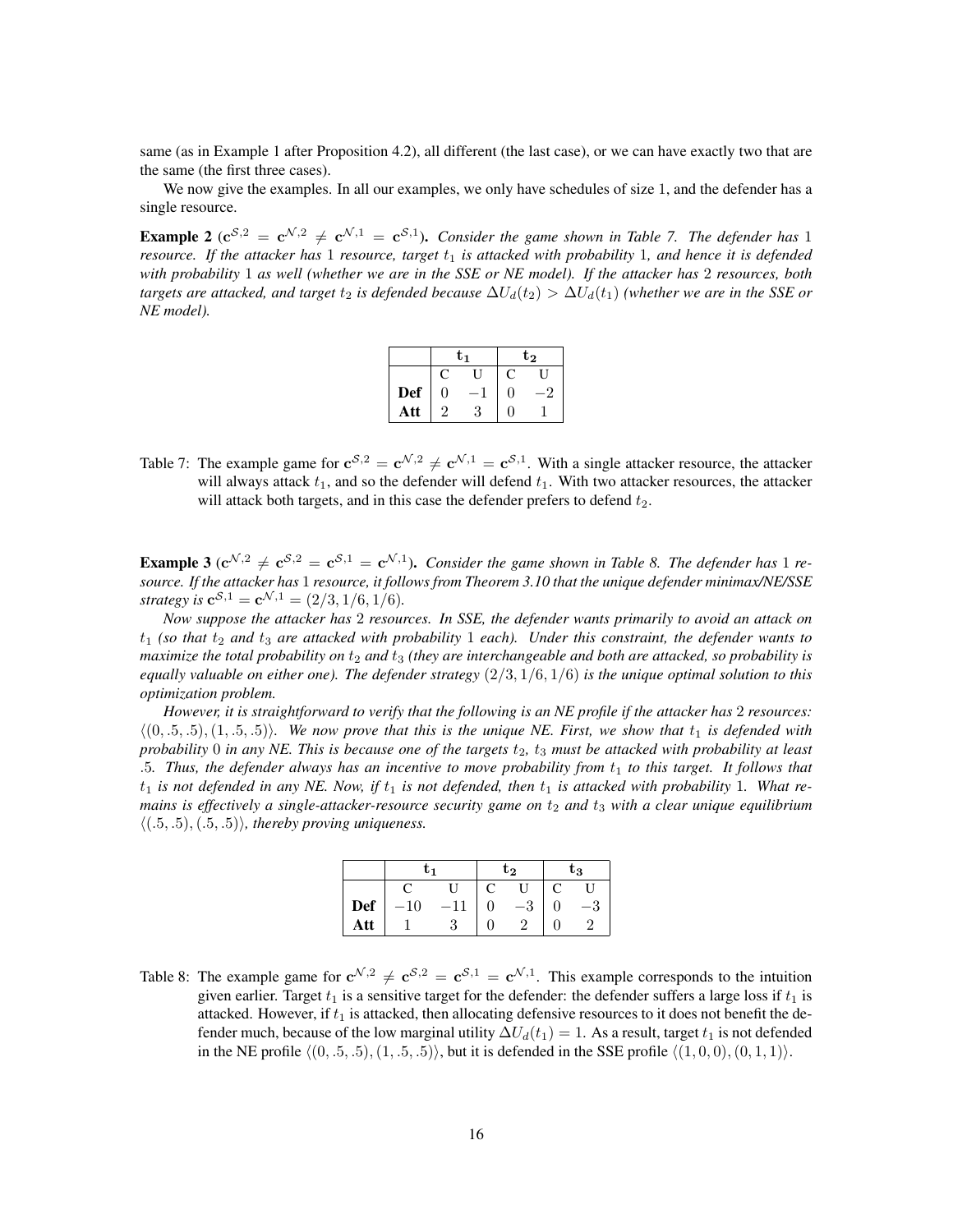**Example 4** ( $c^{S,2} \neq c^{N,2} = c^{N,1} = c^{S,1}$ ). *Consider the game shown in Table 9. The defender has* 1 *resource. If the attacker has* 1 *resource, then the defender's unique minimax/NE/SSE strategy is the minimax strategy* (1, 0, 0)*.*

*Now suppose the attacker has* 2 *resources.*  $t_1$  *must be attacked with probability* 1*. Because*  $\Delta U_d(t_1)$  =  $2 > 1 = \Delta U_d(t_2) = \Delta U_d(t_3)$ , in NE, this implies that the defender must put her full probability 1 on  $t_1$ . *Hence, the attacker will attack*  $t_2$  *with his other resource. So, the unique NE profile is*  $\langle (1, 0, 0), (1, 1, 0) \rangle$ *.* 

*In contrast, in SSE, the defender's primary goal is to avoid an attack on*  $t_2$ *, which requires putting probability at least* .5 *on*  $t_2$  *(so that the attacker prefers*  $t_3$  *over*  $t_2$ *). This will result in*  $t_1$  *and*  $t_3$  *being attacked; the defender prefers to defend*  $t_1$  *with her remaining probability because*  $\Delta U_d(t_1) = 2 > 1 = \Delta U_d(t_3)$ *. Hence, the unique SSE profile is*  $\langle (.5, .5, 0), (1, 0, 1) \rangle$ *.* 

|            | tı |   | t2 |    | $\mathrm{t}_3$ |  |
|------------|----|---|----|----|----------------|--|
|            |    |   |    |    |                |  |
| <b>Def</b> |    |   | 9  | 10 |                |  |
| Att        | h  | 6 |    |    |                |  |

Table 9: The example game for  $\mathbf{c}^{S,2} \neq \mathbf{c}^{\mathcal{N},2} = \mathbf{c}^{\mathcal{N},1} = \mathbf{c}^{S,1}$ .  $t_1$  will certainly be attacked by the attacker, and will hence be more valuable to defend than any other target in NE because  $\Delta U_d(t_1) = 2 >$  $1 = \Delta U_d(t_2) = \Delta U_d(t_3)$ . However, in SSE with two attacker resources, it is more valuable for the defender to use her resource to prevent an attack on  $t_2$  by the second attacker resource.

**Example 5** ( $c^{S,2} \neq c^{N,2}$ ;  $c^{S,2} \neq c^{S,1} = c^{N,1}$ ;  $c^{N,2} \neq c^{N,1} = c^{S,1}$ ). *Consider the game in Table 10. The defender has 1 resource. If the attacker has* 1 *resource, it follows from Theorem 3.10 that the unique defender minimax/NE/SSE strategy is*  $c^{S,1} = c^{\mathcal{N},1} = (1/6, 2/3, 1/6)$ *.* 

*If the attacker has* 2 *resources, then in SSE, the defender's primary goal is to prevent*  $t_1$  *from being attacked. This requires putting at least as much defender probability on*  $t_1$  *as on*  $t_3$ *, and will result in*  $t_2$  *and*  $t_3$  *being attacked. Given that*  $t_2$  *and*  $t_3$  *are attacked, placing defender probability on*  $t_3$  *is more than twice as valuable as placing it on*  $t_2$  ( $\Delta U_d(t_3) = 7$ ,  $\Delta U_d(t_2) = 3$ ). Hence, even though for every unit of probability *placed on*  $t_3$ *, we also need to place a unit on*  $t_1$  *(to keep*  $t_1$  *from being attacked), it is still uniquely optimal for the defender to allocate all her probability mass in this way. So, the unique defender SSE strategy is*  $(.5, 0, .5)$ 

|            | tı |       | t2      |  | $\mathrm{t}_3$ |  |
|------------|----|-------|---------|--|----------------|--|
|            |    |       |         |  | U              |  |
| <b>Def</b> |    | $-12$ | $^{-3}$ |  |                |  |
| Att        |    |       | 2       |  |                |  |

Table 10: The example game for  $\mathbf{c}^{S,2} \neq \mathbf{c}^{\mathcal{N},2}; \mathbf{c}^{S,2} \neq \mathbf{c}^{S,1} = \mathbf{c}^{\mathcal{N},1}; \mathbf{c}^{\mathcal{N},2} \neq \mathbf{c}^{\mathcal{N},1} = \mathbf{c}^{S,1}$ . With one attacker resource,  $t_1$  and  $t_3$  each get some small probability (regardless of the solution concept). With two attacker resources, in the unique NE, it turns out not to be worthwhile to defend  $t_1$  at all even though it is always attacked, because  $\Delta U_d(t_1)$  is low; in contrast, in the unique SSE,  $t_1$  is defended with relatively high probability to prevent an attack on it.

*However, it is straightforward to verify that the following is an NE profile if the attacker has* 2 *resources:*  $\langle (0, 3/4, 1/4), (1, 7/10, 3/10) \rangle$ *. We now prove that this is the unique NE. First, we show that*  $t_1$  *is not defended in any NE. This is because at least one of* t<sup>2</sup> *and* t<sup>3</sup> *must be attacked with probability at least* .5*, and hence the defender would be better off defending that target instead. Next, we show that*  $t_1$  *is attacked with*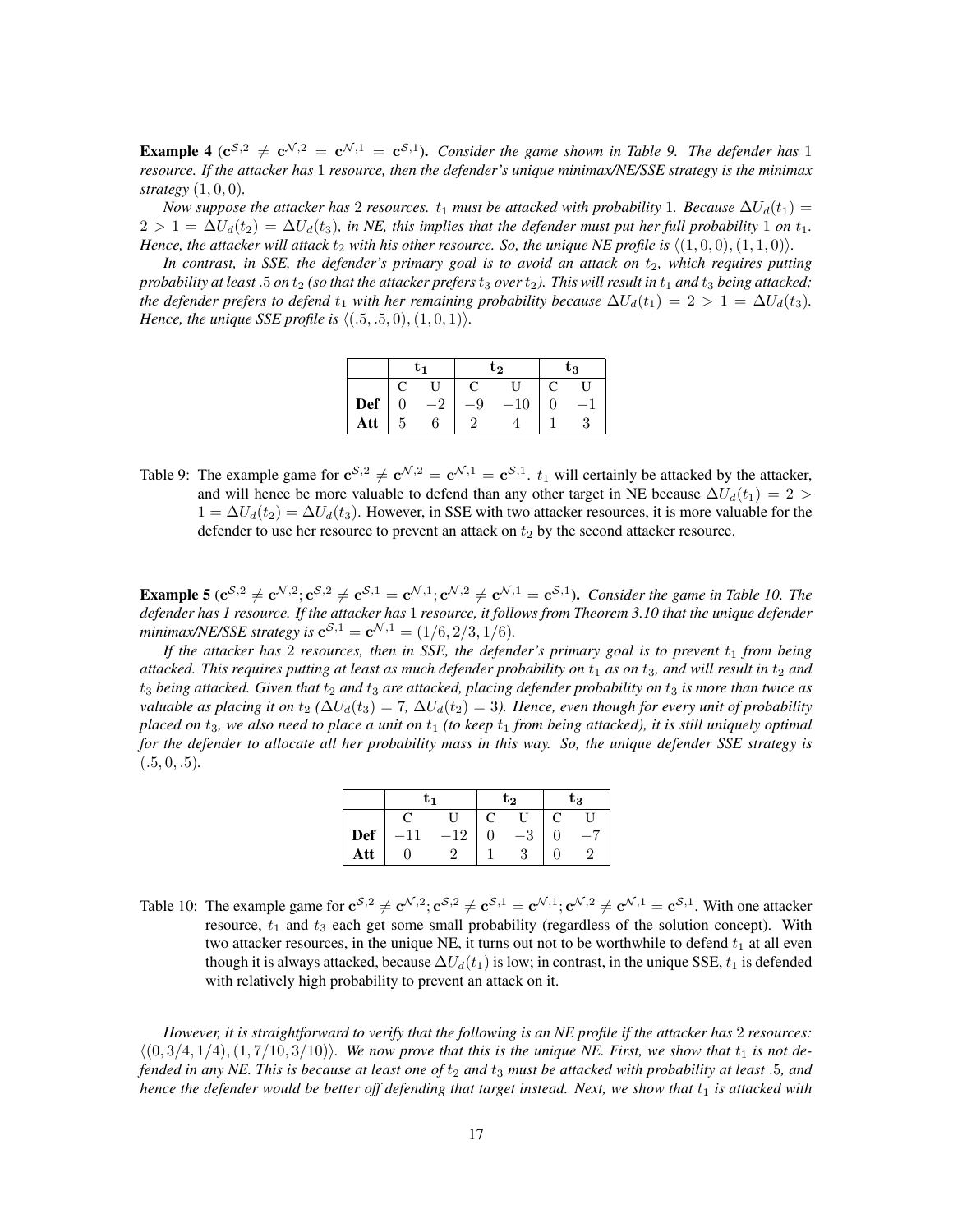*probability* 1 *in any NE. If*  $t_3$  *has positive defender probability, then (because*  $t_1$  *is not defended)*  $t_1$  *is definitely more attractive to attack than* t3*, and hence will be attacked with probability* 1*. On the other hand, if the* defender only defends  $t_2$ , then  $t_1$  and  $t_3$  are attacked with probability 1. What remains is effectively a single*attacker-resource security game on*  $t_2$  *and*  $t_3$  *with a clear unique equilibrium*  $\langle (3/4, 1/4), (7/10, 3/10) \rangle$ *, thereby proving uniqueness.*

# 5. Experimental Results

While our theoretical results resolve the leader's dilemma for many interesting and important classes of security games, as we have seen, there are still some cases where SSE strategies are distinct from NE strategies for the defender. One case is when the schedules do not satisfy the *SSAS* property, and another is when the attacker has multiple resources. In this section, we conduct experiments to further investigate these two cases, offering evidence about the frequency with which SSE strategies differ from all NE strategies across randomly generated games, for a variety of parameter settings.

Our methodology is as follows. For a particular game instance, we first compute an SSE strategy C using the DOBSS mixed-integer linear program [29]. We then use the linear feasibility program below to determine whether or not this SSE strategy is part of some NE profile by attempting to find an appropriate attacker response strategy.

$$
A_{\mathbf{q}} \in [0,1] \text{ for all } \mathbf{q} \in \mathcal{Q}
$$
 (9)

$$
\sum_{\mathbf{q}\in\mathcal{Q}}A_{\mathbf{q}}=1\tag{10}
$$

$$
A_{\mathbf{q}} = 0 \text{ for all } U_a(\mathbf{q}, \mathbf{C}) < E(\mathbf{C}) \tag{11}
$$

$$
\sum_{\mathbf{q}\in\mathcal{Q}} A_{\mathbf{q}} U_d(\mathbf{d}, \mathbf{q}) \le Z, \text{ for all } \mathbf{d}\in\mathcal{D}
$$
\n(12)

$$
\sum_{\mathbf{q}\in\mathcal{Q}} A_{\mathbf{q}} U_d(\mathbf{d}, \mathbf{q}) = Z, \text{ for all } \mathbf{d}\in\mathcal{D} \text{ with } C_{\mathbf{d}} > 0 \tag{13}
$$

Here Q is the set of attacker pure strategies, which is just the set of targets when there is only one attacker resource. The probability that the attacker plays q is denoted by  $A_{q}$ , which must be between 0 and 1 (Constraint (9)). Constraint (10) forces these probabilities to sum to 1. Constraint (11) prevents the attacker from placing positive probabilities on pure strategies that give the attacker a utility less than the best response utility  $E(C)$ . In constraints (12) and (13), Z is a variable which represents the maximum expected utility the defender can get among all pure strategies given the attacker's strategy  $A$ , and  $C_d$  denotes the probability of playing d in C. These two constraints require the defender's strategy C to be a best response to the attacker's mixed strategy. Therefore, any feasible solution  $A$  to this linear feasibility program, taken together with the Stackelberg strategy C, constitutes a Nash equilibrium. Conversely, if  $\langle C, A \rangle$  is a Nash equilibrium, A must satisfy all of the LP constraints.

In our experiment, we varied:

- the number of attacker resources,
- the number of (homogeneous) defender resources,
- the size of the schedules that resources can cover,
- the number of schedules.

For each parameter setting, we generated 1000 games with 10 targets. For each target  $t$ , a pair of defender payoffs  $(U_a^c(t), U_a^u(t))$  and a pair of attacker payoffs  $(U_a^u(t), U_a^c(t))$  were drawn uniformly at random from the set  $\{(x, y) \in \mathbb{Z}^2 : x \in [-10, 10], y \in [-10, 10], x > y\}$ . In each game in the experiment, all of the schedules have the same size, except there is also always the empty schedule—assigning a resource to the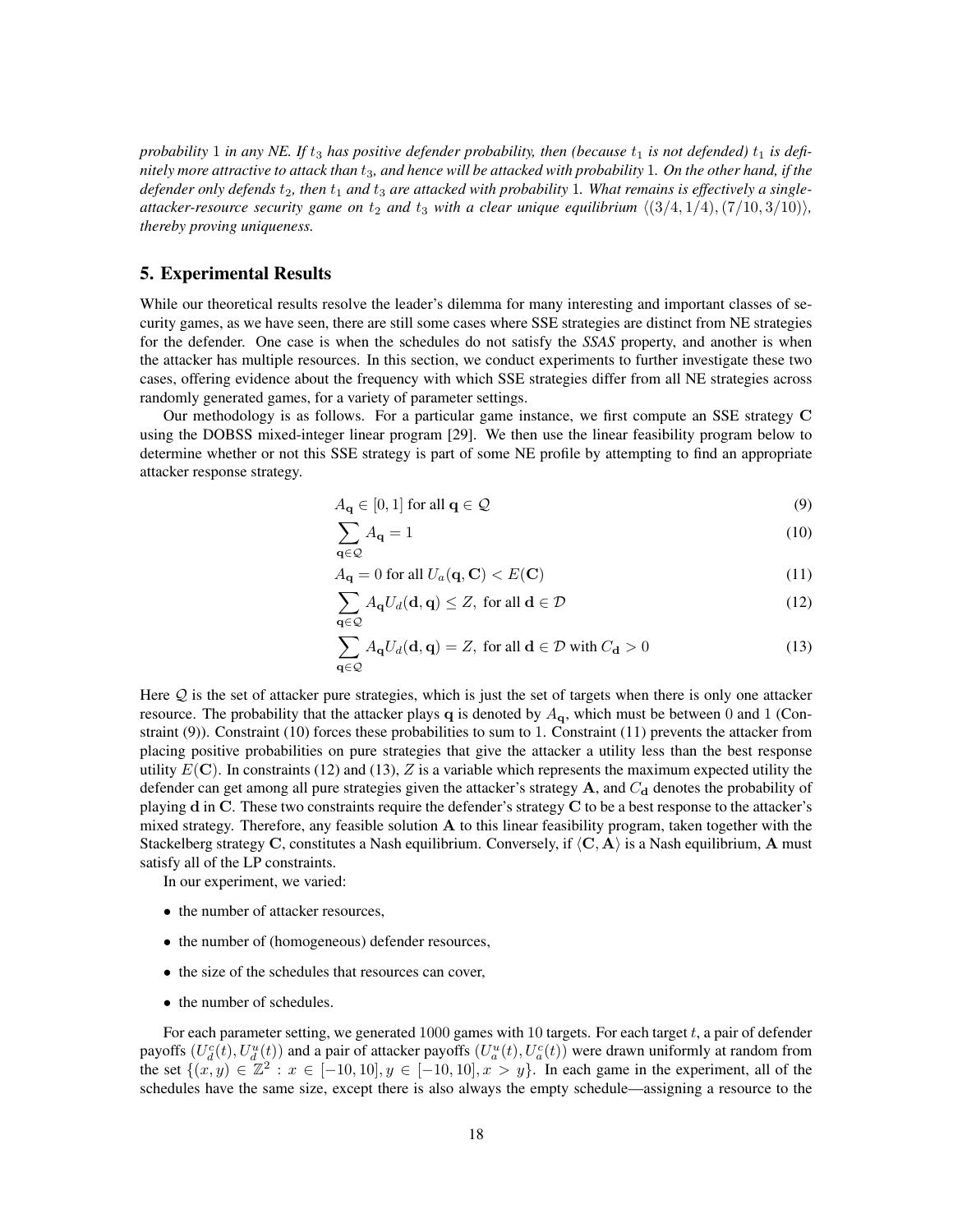

Figure 2: The number of games in which the SSE strategy is not an NE strategy, for different parameter settings. Each row corresponds to a different number of attacker resources, and each column to a different schedule size. The number of defender resources is on the x-axis, and each number of schedules is plotted separately. For each parameter setting, 1000 random games with 10 targets were generated. The SSAS property holds in the games with schedule size 1 (shown in column 1); SSAS does not hold in the games with schedule sizes 2 and 3 (columns 2 and 3).

empty schedule corresponds to the resource not being used. The schedules are randomly chosen from the set of all subsets of the targets that have the size specified by the corresponding parameter.

The results of our experiments are shown in Figure 2. The plots show the percentage of games in which the SSE strategy is not an NE strategy, for different numbers of defender and attacker resources, different schedule sizes, and different numbers of schedules. For the case where there is a single attacker resource and schedules have size 1, the *SSAS* property holds, and the experimental results confirm our theoretical result that the SSE strategy is always an NE strategy. If we increase either the number of attacker resources or the schedule size, then we no longer have such a theoretical result, and indeed we start to see cases where the SSE strategy is not an NE strategy.

Let us first consider the effect of increasing the number of attacker resources. We can see that the number of games in which the defender's SSE strategy is not an NE strategy increases significantly as the number of attacker resources increases, especially as it goes from 1 to 2 (note the different scales on the y-axes). In fact, when there are 2 or 3 attacker resources, the phenomenon that in many cases the SSE strategy is not an NE strategy is consistent across a wide range of values for the other parameters.<sup>6</sup>

<sup>6.</sup> Of course, if we increase the number of attacker resources while keeping the number of targets fixed, eventually, every defender SSE strategy will be an NE strategy again, simply because when the number of attacker resources is equal to the number of targets, the attacker has only one pure strategy available.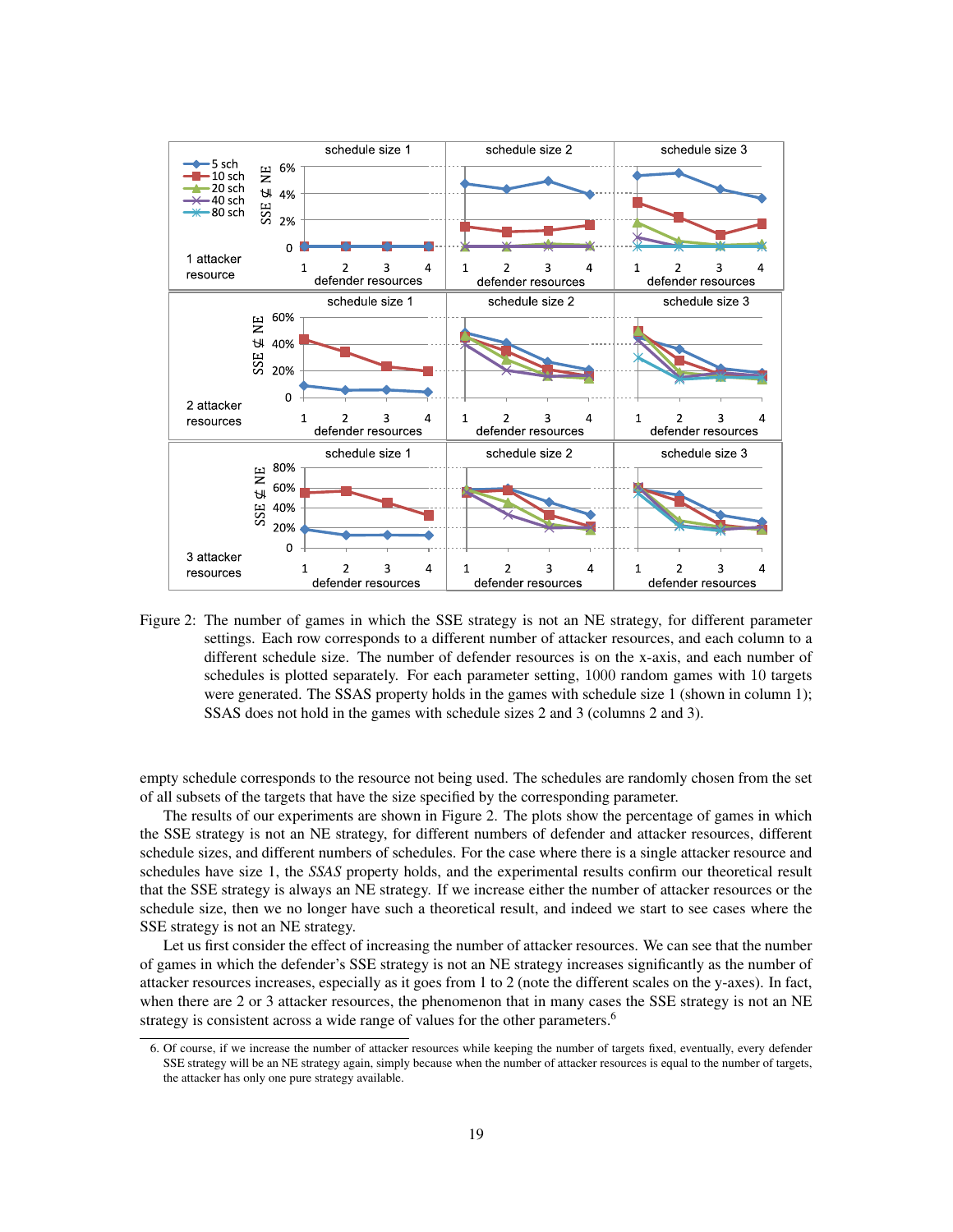Now, let us consider the effect of increasing the schedule size. When we increase the schedule size (with a single attacker resource), the *SSAS* property no longer holds because we do not include the subschedules as schedules, and so we do find some games where the SSE strategy is not an NE strategy—but there are generally few cases ( $\leq 6\%$ ) of this. Also, as we generate more random schedules, the number of games where the SSE strategy is not an NE strategy drops to zero. This is particularly encouraging for domains like FAMS, where the schedule sizes are relatively small (2 in most cases), and the number of possible schedules is large relative to the number of targets. The effect of increasing the number of defender resources is more ambiguous. When there are multiple attacker resources, increasing the schedule size sometimes increases and sometimes decreases the number of games where the SSE strategy is not an NE strategy.

The main message to take away from the experimental results appears to be that for the case of a single attacker resource, SSE strategies are usually also NE strategies even when *SSAS* does not hold, which appears to further justify the practice of playing an SSE strategy. On the other hand, when there are multiple attacker resources, there are generally many cases where the SSE strategy is not an NE strategy. This strongly poses the question of what should be done in the case of multiple attacker resources (in settings where it is not clear whether the attacker can observe the defender's mixed strategy).

# 6. Uncertainty About the Attacker's Ability to Observe: A Model for Future Research

So far, for security games in which the attacker has only a single resource, we have shown that if the *SSAS* property is satisfied, then a Stackelberg strategy is necessarily a Nash equilibrium strategy (Section 3.3). This, combined with the fact that, as we have shown, the equilibria of these games satisfy the interchangeability property (Section 3.2), provides strong justification for playing a Stackelberg strategy when the *SSAS* property is satisfied. Also, our experiments (Section 5) suggest that even when the *SSAS* property is not satisfied, a Stackelberg strategy is "usually" a Nash equilibrium strategy. However, this is not the case if we consider security games where the attacker has multiple resources.

This leaves the question of how the defender should play in games where the Stackelberg strategy is not necessarily a Nash equilibrium strategy (which is the case in many games with multiple attacker resources, and also a few games with a single attacker resource where *SSAS* is not satisfied), especially when it is not clear whether the attacker can observe the defender's mixed strategy. This is a difficult question that cuts to the heart of the normative foundations of game theory, and addressing it is beyond the scope of this paper. Nevertheless, given the real-world implications of this line of research, we believe that it is important for future research to tackle this problem. Rather than leave the question of how to do so completely open-ended, in this section we propose a model that may be useful as a starting point for future research. We also provide a result that this model at least leads to sensible solutions in *SSAS* games, which, while it is not among the main results in this paper, does provide a useful sanity check before adopting this model in future research.

In the model that we propose in this section, the defender is uncertain about whether the attacker can observe the mixed strategy to which the defender commits. Specifically, the game is played as follows. First, the defender commits to a mixed strategy. After that, with probability  $p_{\text{obs}}$ , the attacker observes the defender's strategy; with probability  $1 - p_{obs}$ , he does not observe the defender's mixed strategy. Figure 3 represents this model as a larger extensive-form game.<sup>7</sup> In this game, first Nature decides whether the attacker will be able to observe the defender's choice of distribution. Then, the defender chooses a distribution over defender resource allocations (hence, the defender has a continuum of possible moves; in particular, it is important to emphasize here that committing to a distribution over allocations is *not* the same as randomizing over which pure allocation to commit to, because in the latter case an observing attacker will know the realized allocation). The defender does not observe the outcome of Nature's move—hence, it would make no difference if Nature moved *after* the defender, but having Nature move first is more convenient for drawing

<sup>7.</sup> At this point, there is a risk of confusion between defender mixed strategies as we have used the phrase so far, and defender strategies in the extensive-form game. In the rest of this section, to avoid confusion, we will usually refer to the former as "distributions over allocations"—because, technically, a distribution over allocations is a *pure* strategy in the extensive-form game, so that a defender mixed strategy in the extensive-form game would be a distribution over such distributions.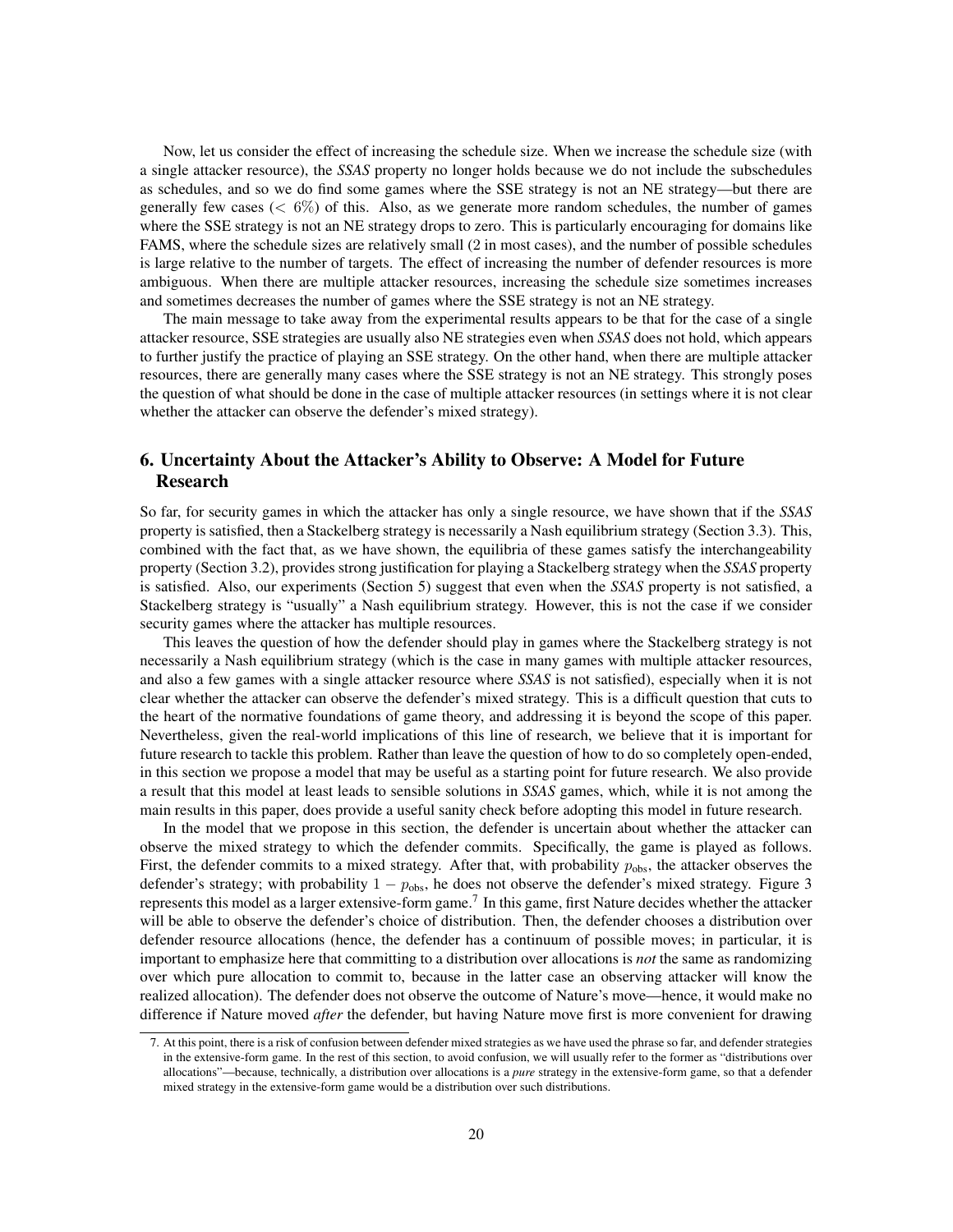

Figure 3: Extensive form of the larger game in which the defender is uncertain about the attacker's ability to observe.

and discussing the game tree. Finally, the attacker moves (chooses one or more targets to attack): on the left side of the tree, he does so knowing the distribution to which the defender has committed, and on the right side of the tree, he does so without knowing the distribution.

Given this extensive-form representation of the situation, a natural approach is to solve for an equilibrium of this larger game. It is not possible to apply standard algorithms for solving extensive-form games directly to this game, because the tree has infinite size due to the defender choice of distributions; nevertheless, one straightforward way of addressing this is to discretize the space of distributions. An important question, of course, is whether it is the right thing to do to play an equilibrium of this game. We now state some simple propositions that serve as sanity checks on this model. First, we show that if  $p_{obs} = 1$ , we just obtain the Stackelberg model.

Proposition 6.1. *If* p*obs* = 1*, then any subgame-perfect equilibrium of the extensive-form game corresponds to an SSE of the underlying security game.*

*Proof.* We are guaranteed to end up on the left-hand side of the tree, where the attacker observes the distribution to which the defender has committed; in subgame-perfect equilibrium, he must best-respond to this distribution. The defender, in turn, must choose her distribution optimally with respect to this. Hence, the result corresponds to an SSE.  $\Box$ 

Next, we show that if  $p_{obs} = 0$ , we obtain a standard simultaneous-move model.

Proposition 6.2. *If* p*obs* = 0*, then any Nash equilibrium of the extensive-form game corresponds to a Nash equilibrium of the underlying security game.*

*Proof.* We are guaranteed to end up on the right-hand side of the tree, where the attacker observes nothing about the distribution to which the defender has committed. In a Nash equilibrium of the extensive-form game, the defender's strategy leads to some probability distribution over allocations. In the attacker's information set on the right-hand side of the tree, the attacker can only place positive probability on actions that are best responses to this distribution over allocations. Conversely, the defender can only put positive probability on allocations that are best responses to the attacker's distribution over actions. Hence, the result is a Nash equilibrium of the underlying security game. П

At intermediate values of  $p_{obs}$ , in sufficiently general settings, an equilibrium of the extensive-form game may correspond to neither an SSE or an NE of the basic security game. However, we would hope that in security games where the Stackelberg strategy is also a Nash equilibrium strategy—such as the *SSAS* security games discussed earlier in this paper—this strategy also corresponds to an equilibrium of the extensive-form game. The next proposition shows that this is indeed the case.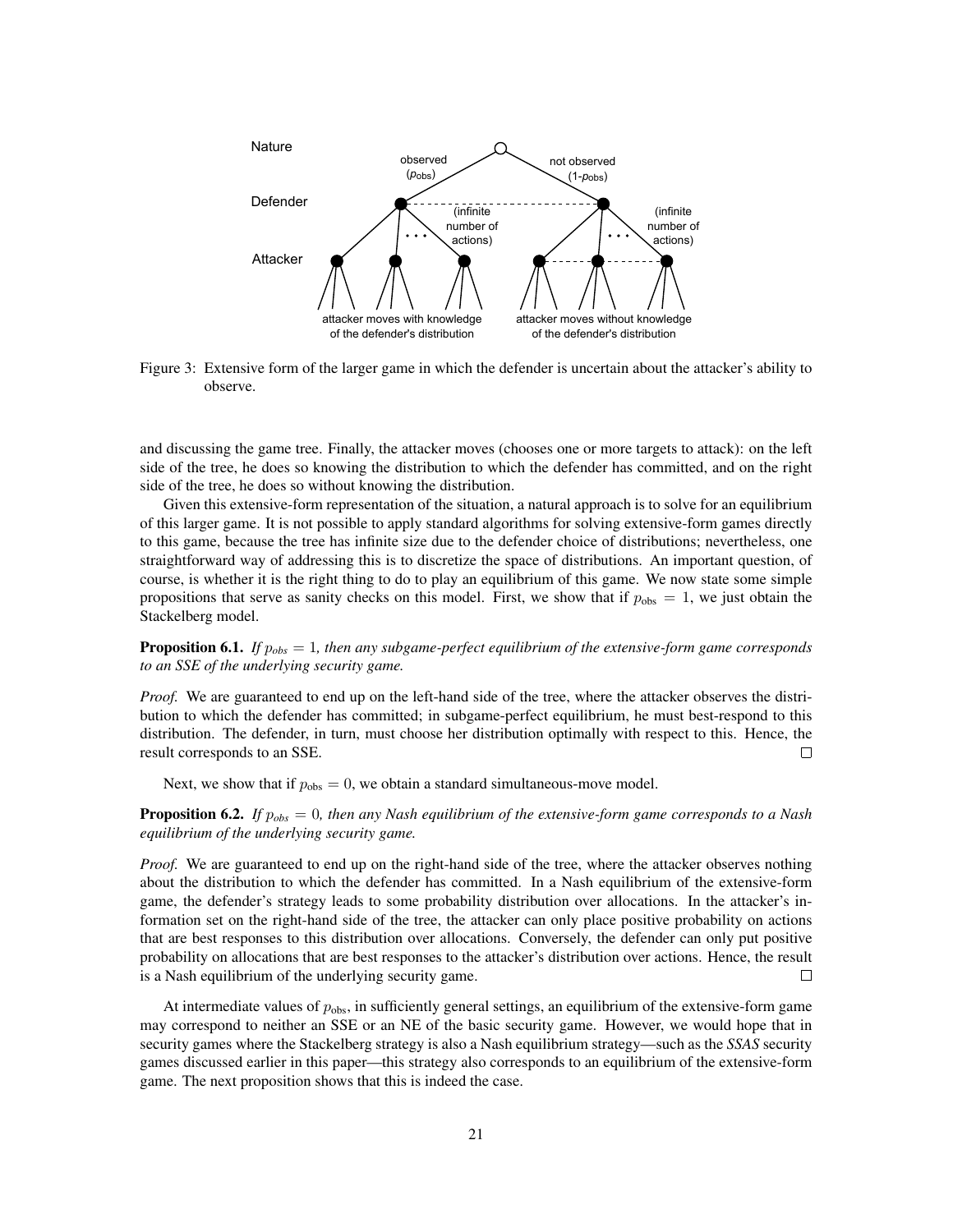Proposition 6.3. *If in the underlying security game, there is a Stackelberg strategy for the defender which is also the defender's strategy in some Nash equilibrium, then this strategy is also the defender's strategy in a subgame-perfect equilibrium of the extensive-form game.*<sup>8</sup>

*Proof.* Suppose that  $\sigma_d$  is a distribution over allocations that is both a Stackelberg strategy and a Nash equilibrium strategy of the underlying security game. Let  $\sigma_a^S$  be the best response that the attacker plays in the corresponding SSE, and let  $\sigma_a^N$  be a distribution over attacker actions such that  $\langle\sigma_d,\sigma_a^N\rangle$  is a Nash equilibrium of the security game.

We now show how to construct a subgame-perfect equilibrium of the extensive-form game. Let the defender commit to the distribution  $\sigma_d$  in her information set. The attacker's strategy in the extensive form is defined as follows. On the left-hand side of the tree, if the attacker observes that the defender has committed to  $\sigma_d$ , he responds with  $\sigma_a^S$ ; if the attacker observes that the defender has committed to any other distribution over allocations, he responds with some best response to that distribution. In the information set on the right-hand side of the tree, the attacker plays  $\sigma_a^N$ . It is straightforward to check that the attacker is bestresponding to the defender's strategy in every one of his information sets. All that remains to show is that the defender is best-responding to the attacker's strategy in the extensive-form game. If the defender commits to any other distribution  $\sigma'_d$ , this cannot help her on the left side of the tree relative to  $\sigma_d$ , because  $\sigma_d$  is a Stackelberg strategy; it also cannot help her on the right side of the tree, because  $\sigma_d$  is a best response to  $\sigma_a^N$ . It follows that the defender is best-responding, and hence we have identified a subgame-perfect equilibrium of the game.  $\Box$ 

This proposition can immediately be applied to *SSAS* games:

Corollary 6.4. *In security games that satisfy the* SSAS *property (and have a single attacker resource), if*  $\sigma_d$  is a Stackelberg strategy of the underlying security game, then it is also the defender's strategy in a *subgame-perfect equilibrium of the extensive-form game.*

 $\Box$ *Proof.* This follows immediately from Proposition 6.3 and Corollary 3.9.

Of course, Proposition 6.3 also applies to games in which *SSAS* does not hold but the Stackelberg strategy is still a Nash equilibrium strategy—which was the case in many of the games in our experiments in Section 5. In general, of course, if the *SSAS* property does not hold, the Stackelberg strategy may not be a Nash equilibrium strategy in the underlying security game; if so, the defender's strategies in equilibria of the extensive-form game may correspond to neither Stackelberg nor Nash strategies in the underlying security game. If that is the case, then some other method can be used to solve the extensive-form game directly—for example, discretizing the space of distributions for the attacker and then applying a standard algorithm for solving for an equilibrium of the resulting game. The latter method will not scale very well, and we leave the design of better algorithms for future research.

# 7. Additional Related Work

In the first few sections of this paper, we discussed recent uses of game theory in security domains, the formal model of security games, and how this model differs from existing classes of games such as strategically zerosum and unilaterally competitive games. We discuss additional related work in this section.

There has been significant interest in understanding the interaction of observability and commitment in general Stackelberg games. Bagwell's early work [1] questions the value of commitment to pure strategies given noisy observations by followers, but the ensuing and on-going debate illustrated that the leader retains her advantage in case of commitment to mixed strategies [37, 11]. Güth et al. [9] extend these observations to *n*-player games, and Maggi  $[22]$  shows that in games with private information, the leader advantage appears even with pure strategies. There has also been work on the value of commitment for the leader when observations are costly [23].

<sup>8.</sup> This will also hold for stronger solution concepts than subgame-perfect equilibrium.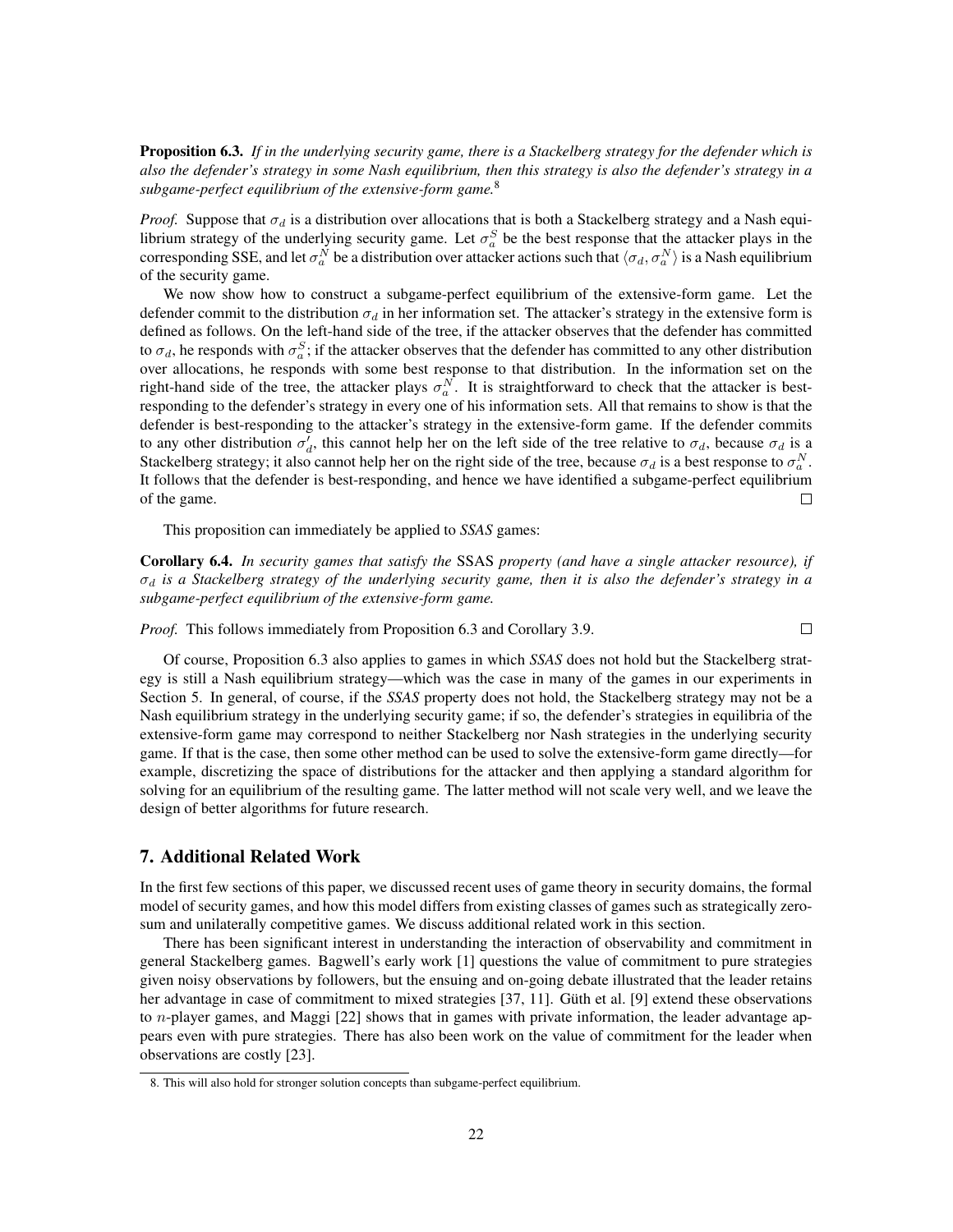Several examples of applications of Stackelberg games to model terrorist attacks on electric power grids, subways, airports, and other critical infrastructure were described by Brown et al. [5] and Sandler and Arce [33]. Drake [7] and Pluchinsky [30] studied different aspects of terrorist planning operations and target selection. These studies indicate that terrorist attacks are planned with a certain level of sophistication. In addition, a terrorist manual shows that a significant amount of information used to plan such attacks is collected from public sources [36]. Zhuang and Bier [41] studied reasons for secrecy and deception on the defender's side. A broader interest in Stackelberg games is indicated by applications in other areas, such as network routing and scheduling [18, 32].

In contrast with all this existing research, our work focuses on real-world security games, illustrating subset, equivalence, interchangeability, and uniqueness properties that are non-existent in general Stackelberg games studied previously. Of course, results of this general nature date back to the beginning of game theory: von Neumann's minimax theorem [38] implies that in two-player zero-sum games, equilibria are interchangeable and an optimal SSE strategy is also a minimax / NE strategy. However, as we have discussed earlier, the security games we studied are generally not zero-sum games, nor are they captured by more general classes of games such as strategically zero-sum [24] or unilaterally competitive [14] games.

Tennenholtz [34] studies *safety-level* strategies. With two players, a safety-level (or maximin) strategy for player 1 is a mixed strategy that maximizes the expected utility for player 1, under the assumption that player 2 acts to minimize player 1's expected utility (rather than maximize his own utility). Tennenholtz shows that under some conditions, the utility guaranteed by a safety-level strategy is equal or close to the utility obtained by player 1 in Nash equilibrium. This may sound reminiscent of our result that Nash strategies coincide with minimax strategies, but in fact the results are quite different: in particular, for non-zero-sum games, maximin and minimax strategies are not identical. The following example gives a simple game for which our result holds, but the safety-level strategy does not result in a utility that is close to the equilibrium solution.

Example 6. *Consider the game shown in Table 11. Each player has* 1 *resource. In this game, the safety-level (maximin) strategy for the defender is to place her resource on target 2, thereby guaranteeing herself a utility of at least* −2*. However, the attacker has a dominant strategy to attack target 1 (so that if the defender actually plays the safety-level strategy, she can expect utility* −1*). On the other hand, in the minimax/Stackelberg/Nash solution, she will defend target 1 and receive utility* 0*.*

|            |   | Ե1 | $\mathrm{t}_2$ |  |  |
|------------|---|----|----------------|--|--|
|            | C |    | . .            |  |  |
| <b>Def</b> | 0 |    |                |  |  |
| Att        |   |    |                |  |  |

Table 11: An example game in which the defender's utility from playing the competitive safety strategy is not close to the defender's Nash/Stackelberg equilibrium utility.

Kalai [13] studies the idea that as the number of players of a game grows, the equilibria become robust to certain changes in the extensive form, such as which players move before which other ones, and what they learn about each other's actions. At a high level this is reminiscent of our results, in the sense that we also show that for a class of security games, a particular choice between two structures of the game (one player committing to a mixed strategy first, or both players moving at the same time) does not affect what the defender should play (though the attacker's strategy is affected). However, there does not seem to be any significant technical similarity—our result relies on the structure of this class of security games and not on the number of players becoming large (after all, we only consider games with two players).

Pita et al. [28] provide experimental results on observability in Stackelberg games: they test a variety of defender strategies against human players (attackers) who choose their optimal attack when provided with limited observations of the defender strategies. Results show the superiority of a defender's strategy computed assuming human "anchoring bias" in attributing a probability distribution over the defender's actions. This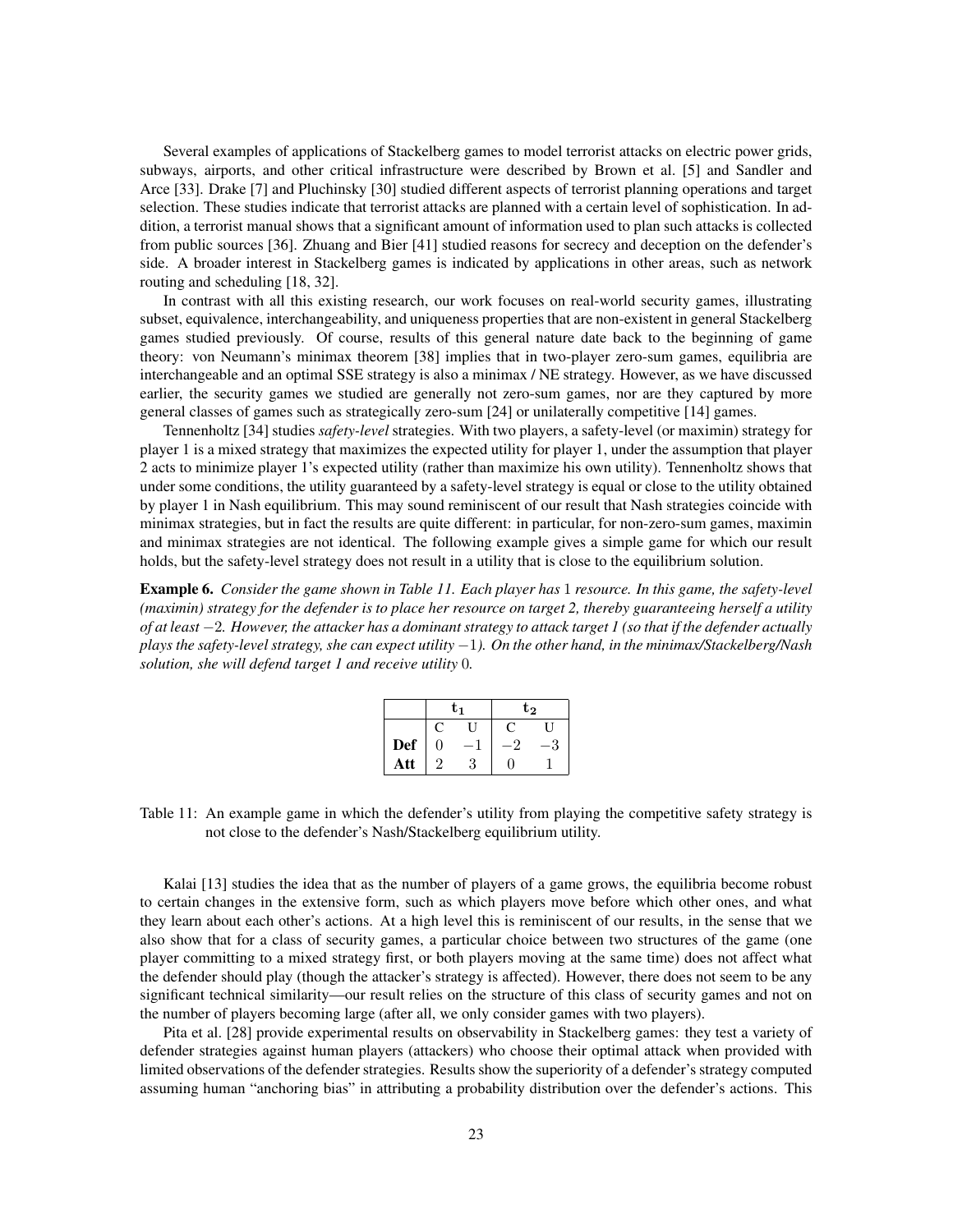research complements our paper, which provides new mathematical foundations. Testing the insights of our research with the experimental paradigm of [28], with expert players, is an interesting topic for future research.

## 8. Summary

This paper is focused on a general class of defender-attacker Stackelberg games that are directly inspired by real-world security applications. The paper confronts fundamental questions of how a defender should compute her mixed strategy. In this context, this paper provides four key contributions. First, exploiting the structure of these security games, the paper shows that the Nash equilibria in security games are interchangeable, thus alleviating the defender's equilibrium selection problem for simultaneous-move games. Second, resolving the defender's dilemma, it shows that under the *SSAS* restriction on security games, any Stackelberg strategy is also a Nash equilibrium strategy; and furthermore, this strategy is unique in a class of security games of which ARMOR is a key exemplar. Third, when faced with a follower that can attack multiple targets, many of these properties no longer hold, providing a key direction for future research. Fourth, our experimental results emphasize positive properties of security games that do not fit the *SSAS* property. In practical terms, these contributions imply that defenders in applications such as ARMOR [29] and IRIS [35] can simply commit to SSE strategies, thus helping to resolve a major dilemma in real-world security applications.

## 9. Acknowledgements

This research was supported by the United States Department of Homeland Security through the National Center for Risk and Economic Analysis of Terrorism Events (CREATE) under award number 2010-ST-061- RE0001. Korzhyk and Conitzer are supported by NSF IIS-0812113 and CAREER-0953756, ARO 56698-CI, and an Alfred P. Sloan Research Fellowship. However, any opinions, findings, and conclusions or recommendations in this document are those of the authors and do not necessarily reflect views of the funding agencies. We thank Ronald Parr for many detailed comments and discussions. We also thank the anonymous reviewers for valuable suggestions.

# References

- [1] K. Bagwell. Commitment and observability in games. *Games and Economic Behavior*, 8:271–280, 1995.
- [2] T. Basar and G. J. Olsder. *Dynamic Noncooperative Game Theory*. Academic Press, San Diego, CA, 2nd edition, 1995.
- [3] N. Basilico, N. Gatti, and F. Amigoni. Leader-follower strategies for robotic patrolling in environments with arbitrary topologies. In *Proceedings of the Eighth International Joint Conference on Autonomous Agents and Multi-Agent Systems (AAMAS)*, pages 57–64, Budapest, Hungary, 2009.
- [4] V. M. Bier. Choosing what to protect. *Risk Analysis*, 27(3):607–620, 2007.
- [5] G. Brown, W. M. Carlyle, J. Salmeron, and K. Wood. Analyzing the vulnerability of critical infrastructure to attack and planning defenses. In *INFORMS Tutorials in Operations Research: Emerging Theory, Methods, and Applications*, pages 102–123. Institute for Operations Research and Management Science, Hanover, MD, 2005.
- [6] V. Conitzer and T. Sandholm. Computing the optimal strategy to commit to. In *Proceedings of the ACM Conference on Electronic Commerce (EC)*, pages 82–90, Ann Arbor, MI, USA, 2006.
- [7] C. J. M. Drake. *Terrorists' Target Selection*. St. Martin's Press, Inc., 1998.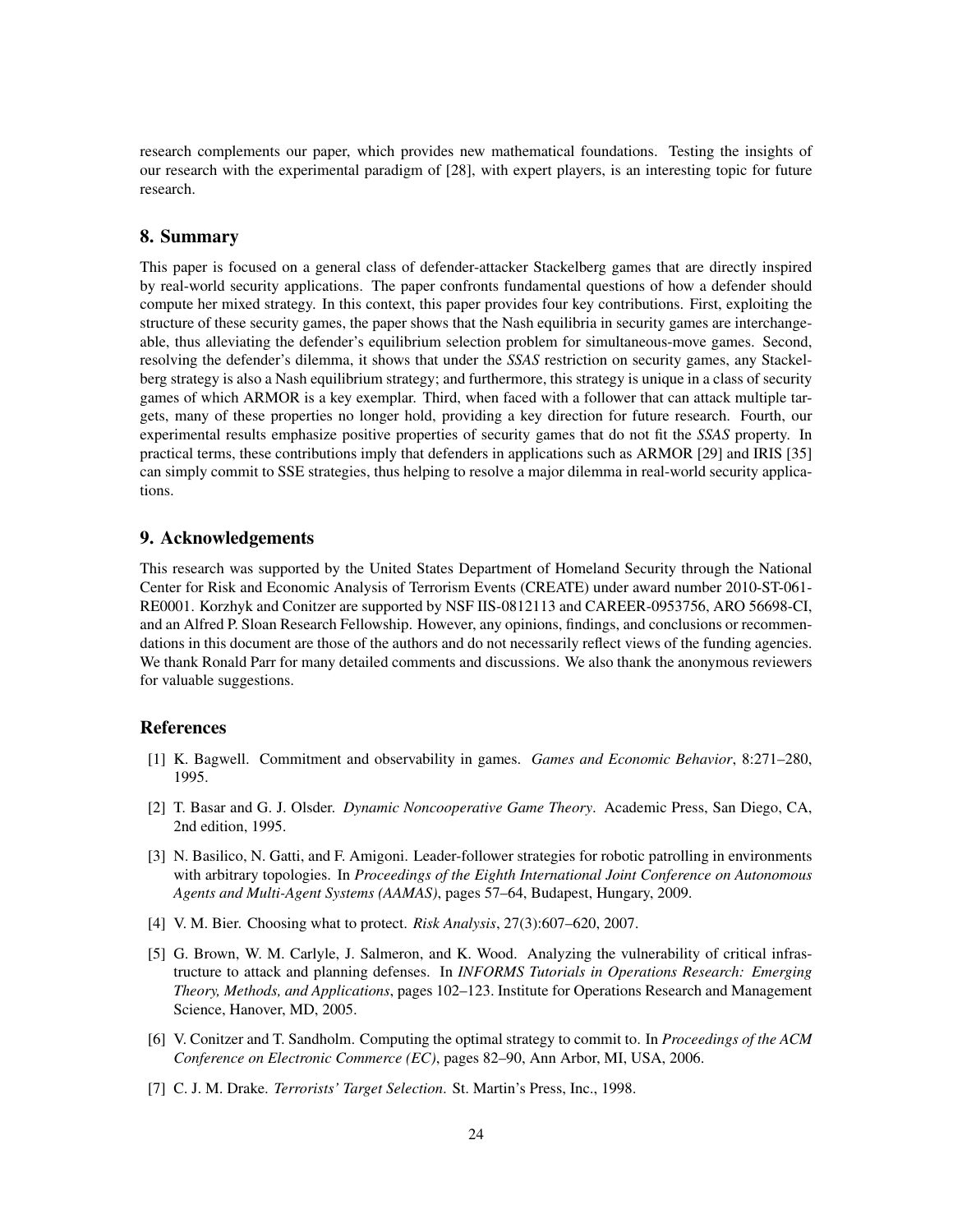- [8] D. Fudenberg and J. Tirole. *Game Theory*. MIT Press, Oct. 1991.
- [9] W. Güth, G. Kirchsteiger, and K. Ritzberger. Imperfectly observable commitments in n-player games. *Games and Economic Behavior*, 23(1):54–74, 1998.
- [10] J. Harsanyi. Game with incomplete information played by Bayesian players. *Management Science*, 14:159–182; 320–334; 486–502, 1967–68.
- [11] S. Huck and W. Muller. Perfect versus imperfect observability–an experimental test of Bagwell's result. ¨ *Games and Economic Behavior*, 31(2):174–190, 2000.
- [12] M. Jain, J. Tsai, J. Pita, C. Kiekintveld, S. Rathi, F. Ordonez, and M. Tambe. Software assistants for randomized patrol planning for the LAX airport police and the Federal Air Marshals Service. *Interfaces*, 40(4), 2010.
- [13] E. Kalai. Large robust games. *Econometrica*, 72(6):1631–1665, 2004.
- [14] A. Kats and J. Thisse. Unilaterally competitive games. *International Journal of Game Theory*, 21(3):291–99, 1992.
- [15] R. Keeney. Modeling values for anti-terrorism analysis. *Risk Analysis*, 27:585–596, 2007.
- [16] C. Kiekintveld, M. Jain, J. Tsai, J. Pita, F. Ordóñez, and M. Tambe. Computing optimal randomized resource allocations for massive security games. In *Proceedings of the Eighth International Joint Conference on Autonomous Agents and Multi-Agent Systems (AAMAS)*, pages 689–696, Budapest, Hungary, 2009.
- [17] C. Kiekintveld, J. Marecki, and M. Tambe. Approximation methods for infinite Bayesian Stackelberg games: Modeling distributional uncertainty. In *Proceedings of the International Conference on Autonomous Agents and Multiagent Systems (AAMAS)*, 2011.
- [18] Y. A. Korilis, A. A. Lazar, and A. Orda. Achieving network optima using Stackelberg routing strategies. *IEEE/ACM Transactions on Networking*, 5(1):161–173, 1997.
- [19] D. Korzhyk, V. Conitzer, and R. Parr. Complexity of computing optimal Stackelberg strategies in security resource allocation games. In *Proceedings of the National Conference on Artificial Intelligence (AAAI)*, pages 805–810, Atlanta, GA, USA, 2010.
- [20] G. Leitmann. On generalized Stackelberg strategies. *Optimization Theory and Applications*, 26(4):637– 643, 1978.
- [21] J. Letchford, V. Conitzer, and K. Munagala. Learning and approximating the optimal strategy to commit to. In *Proceedings of the Second Symposium on Algorithmic Game Theory (SAGT-09)*, pages 250–262, Paphos, Cyprus, 2009.
- [22] G. Maggi. The value of commitment with imperfect observability and private information. *RAND Journal of Economics*, 30(4):555–574, 1998.
- [23] J. Morgan and F. Vardy. The value of commitment in contests and tournaments when observation is costly. *Games and Economic Behavior*, 60(2):326–338, August 2007.
- [24] H. Moulin and J.-P. Vial. Strategically zero-sum games: The class of games whose completely mixed equilibria cannot be improved upon. *International Journal of Game Theory*, 7(3-4):201–221, Sept. 1978.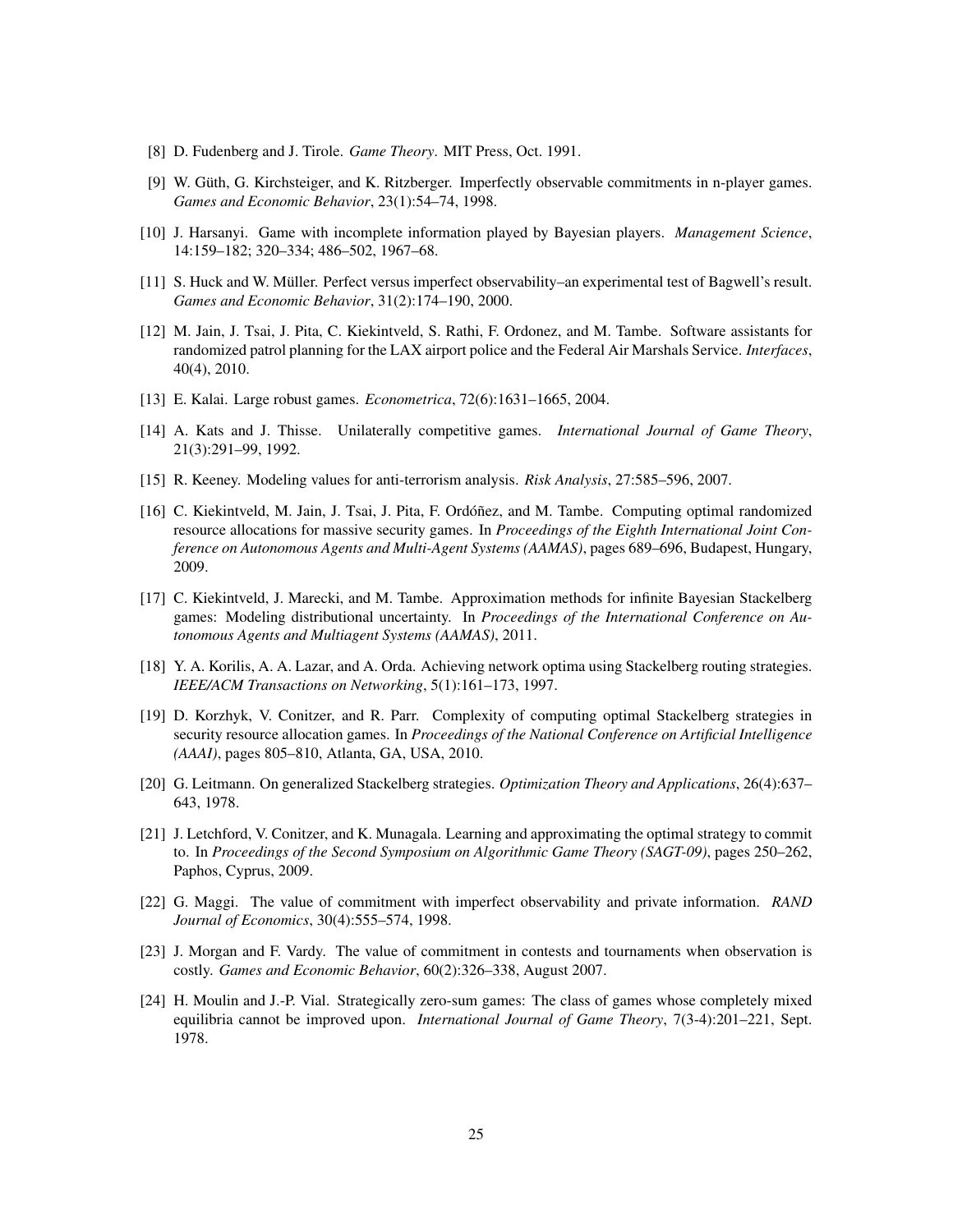- [25] P. Paruchuri, J. P. Pearce, J. Marecki, M. Tambe, F. Ordóñez, and S. Kraus. Playing games for security: an efficient exact algorithm for solving Bayesian Stackelberg games. In *Proceedings of the Seventh International Joint Conference on Autonomous Agents and Multi-Agent Systems (AAMAS)*, pages 895– 902, Estoril, Portugal, 2008.
- [26] J. Pita, H. Bellamane, M. Jain, C. Kiekintveld, J. Tsai, F. Ordonez, and M. Tambe. Security applications: Lessons of real-world deployment. In *SIGECOM Issue 8.2*, December 2009.
- [27] J. Pita, M. Jain, F. Ordonez, C. Portway, M. Tambe, C. Western, P. Paruchuri, and S. Kraus. Using game theory for Los Angeles airport security. *AI Magazine*, 30(1):43–57, 2009.
- [28] J. Pita, M. Jain, F. Ordóñez, M. Tambe, S. Kraus, and R. Magori-Cohen. Effective solutions for realworld Stackelberg games: When agents must deal with human uncertainties. In *Proceedings of the Eighth International Joint Conference on Autonomous Agents and Multi-Agent Systems (AAMAS)*, pages 369–376, Budapest, Hungary, 2009.
- [29] J. Pita, M. Jain, C. Western, C. Portway, M. Tambe, F. Ordonez, S. Kraus, and P. Parachuri. Deployed ARMOR protection: The application of a game-theoretic model for security at the Los Angeles International Airport. In *Proceedings of the 7th International Conference on Autonomous Agents and Multiagent Systems (AAMAS 2008) — Industry and Applications Track*, pages 125–132, Estoril, Portugal, 2008.
- [30] D. A. Pluchinsky. *A Typology and Anatomy of Terrorist Operations*, chapter 25. The McGraw-Hill Homeland Security Book. McGraw-Hill, 2005.
- [31] H. Rosoff and R. John. Decision analysis by proxy of the rational terrorist. In *Quantitative risk analysis for security applications workshop (QRASA) held in conjunction with the International Joint Conference on AI*, pages 25–32, Pasadena, CA, USA, 2009.
- [32] T. Roughgarden. Stackelberg scheduling strategies. *SIAM Journal on Computing*, 33(2):332–350, 2004.
- [33] T. Sandler and D. G. Arce M. Terrorism and game theory. *Simulation and Gaming*, 34(3):319–337, 2003.
- [34] M. Tennenholtz. Competitive safety analysis: Robust decision-making in multi-agent systems. *Journal of Artificial Intelligence Research*, 17:363–378, 2002.
- [35] J. Tsai, S. Rathi, C. Kiekintveld, F. Ordonez, and M. Tambe. IRIS a tool for strategic security allocation in transportation networks. In *The Eighth International Conference on Autonomous Agents and Multiagent Systems - Industry Track*, 2009.
- [36] U.S. Department of Justice. Al Qaeda training manual. http://www.au.af.mil/au/awc/ awcgate/terrorism/alqaida\_manual. Online release 7 December 2001.
- [37] E. van Damme and S. Hurkens. Games with imperfectly observable commitment. *Games and Economic Behavior*, 21(1-2):282–308, 1997.
- [38] J. von Neumann. Zur Theorie der Gesellschaftsspiele. *Mathematische Annalen*, 100:295–320, 1928.
- [39] B. von Stengel and S. Zamir. Leadership games with convex strategy sets. *Games and Economic Behavior*, 69:446–457, 2010.
- [40] Z. Yin, D. Korzhyk, C. Kiekintveld, V. Conitzer, and M. Tambe. Stackelberg vs. Nash in security games: Interchangeability, equivalence, and uniqueness. In *Proceedings of the Ninth International Joint Conference on Autonomous Agents and Multi-Agent Systems (AAMAS)*, pages 1139–1146, Toronto, Canada, 2010.